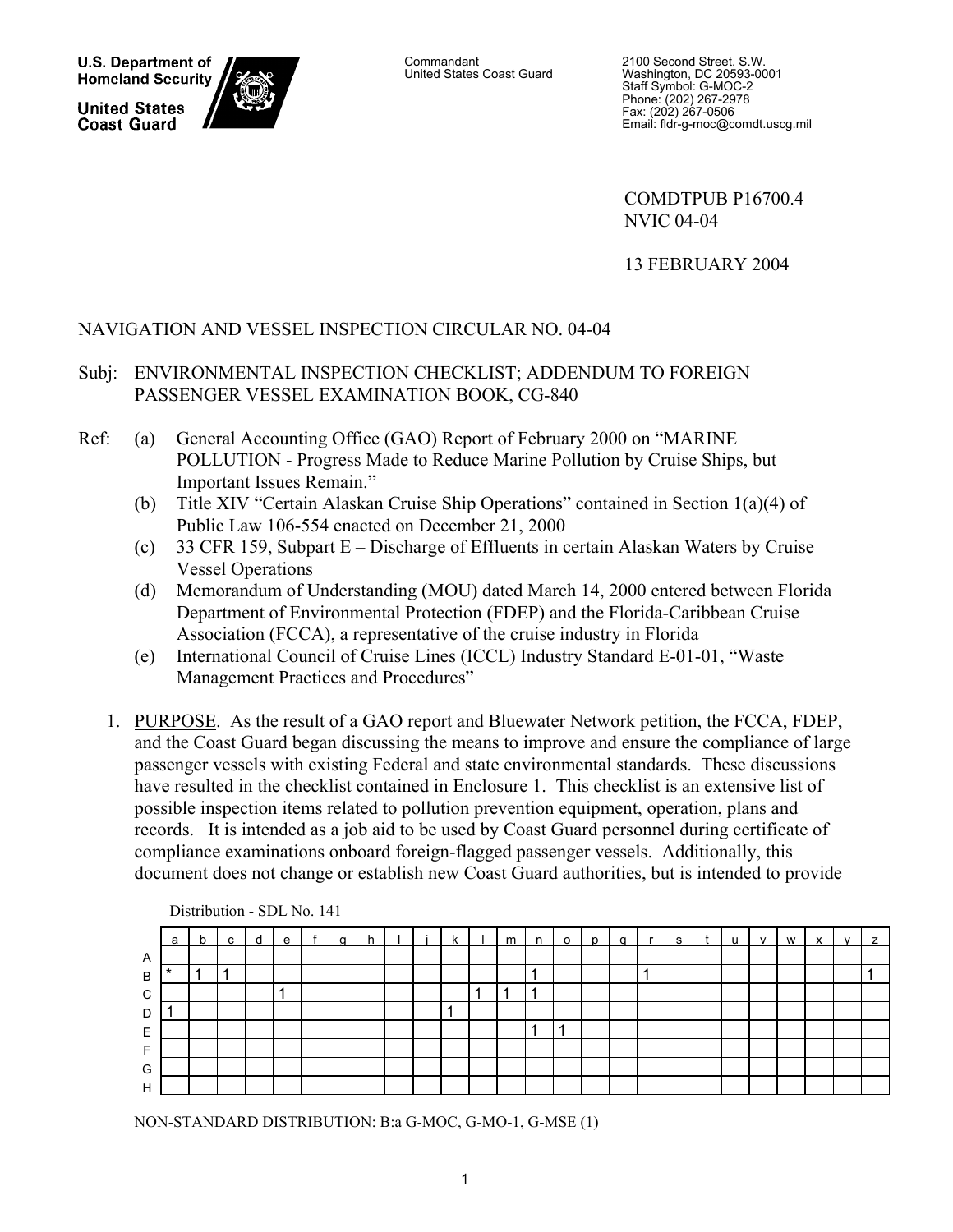a framework and focus on responsibilities currently possessed. This checklist will be incorporated into a future revision of the existing Foreign Passenger Vessel Examination Book, CG-840.

- 2. ACTION. Officers in Charge Marine Inspections (OCMIs) and their designated marine inspectors should:
	- a. Bring this circular to the attention of appropriate individuals in the marine industry within their zones, especially those in the industry who are not members of ICCL. This circular is available on the world-wide web at: **<http://www.uscg.mil/hq/g-m/nvic/index.htm>**. Internet release authorized.
	- b. Follow the guidance in this circular while conducting Certificate of Compliance examinations on foreign-flag passenger vessels, choosing one of the five waste streams to inspect.
	- c. If any non-conformities are noted between the procedures listed in the vessel's Safety Management System (SMS) documentation and the actual procedures being followed on the ship, notify the Company immediately and follow the guidance contained in NVIC 4- 98. If major non-conformities are identified, an OCMI should use risk-based decisionmaking and exercise discretion with regard to the level of control action utilized on the vessel.
	- d. If deficiencies or discrepancies are noted in the execution of the hazardous waste management program, notify the applicable Environmental Protection Agency (EPA) office or the State Resource Conservation and Recovery Act (RCRA) program office immediately.
- 3. DIRECTIVES AFFECTED. The existing Foreign Passenger Vessel Examination Books CG-840, CV1, CV2 and CV3 will be revised to include the checklist contained in Enclosure (1), as soon as practicable.

# 4. BACKGROUND.

a. From 1993 to 1998, nearly 2400 documented cases of pollution by foreign-flagged vessels were investigated, of which nearly four percent involved passenger vessels. As a result, Congress requested the GAO to examine the nature and extent of cruise ship involvement in these incidents; current and planned federal agency enforcement efforts; and cruise company actions to prevent future recurrences of pollution incidents. On February 1, 2000, the GAO completed a report to Congress, reference (a), recommending that the Coast Guard initiate discussions with the cruise ship industry, other federal and state agencies, and environmental groups as appropriate, on the need for improved water quality standards for gray water and black water discharged from cruise ships and other vessels. In addition, the report recommended an assessment of the need to periodically monitor the water quality of these discharges. This GAO report is available on the world-wide web for review at **[http://frwebgate.access.gpo.gov/cgi-](http://frwebgate.access.gpo.gov/cgi-bin/useftp.cgi?IPaddress=162.140.64.21&filename=rc00048.pdf&directory=/diskb/wais/data/gao)**

**[bin/useftp.cgi?IPaddress=162.140.64.21&filename=rc00048.pdf&directory=/diskb/wais/data/gao](http://frwebgate.access.gpo.gov/cgi-bin/useftp.cgi?IPaddress=162.140.64.21&filename=rc00048.pdf&directory=/diskb/wais/data/gao)**.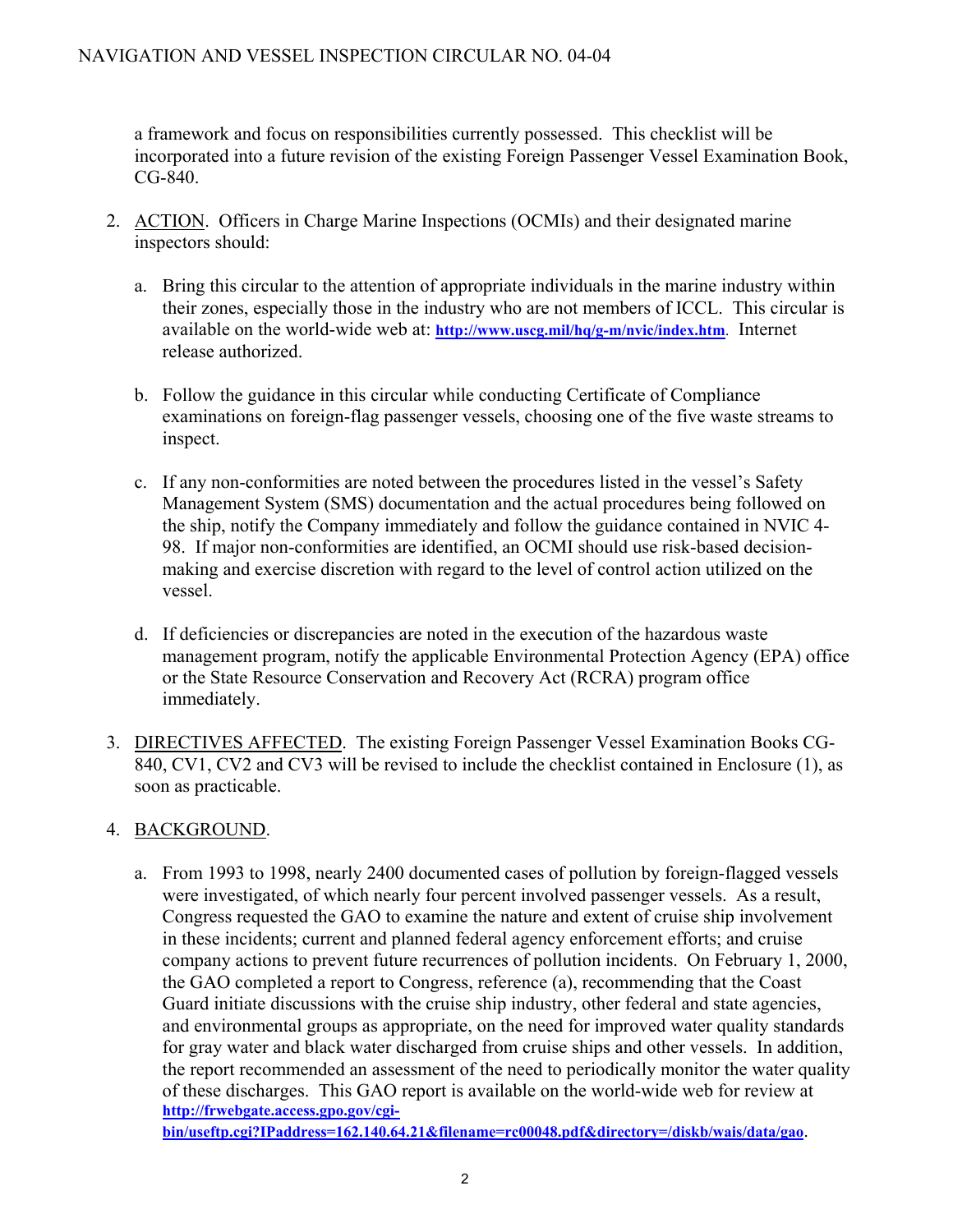- b. At the time reference (a) became public, federal responsibilities were in place for various vessel waste stream control systems including effluent from the oily water separators, effluent from the sewage treatment plants, hazardous waste, and garbage. Subsequently, legislation was passed and regulations were promulgated (see references (b) and (c)) that expanded federal responsibilities to include requirements for gray water discharge and for monitoring and sampling of black water and gray water waste streams on cruise ships in Alaska $^1$ .
- c. On March 14, 2000, the Florida Caribbean Cruise Association (FCCA) signed a MOU with the Florida Department of Environmental Protection (FDEP), reference (d), that is available for review on the world-wide web at **http://www.iccl.org/resources/fdep\_mou.htm**. Under this MOU, the FDEP recognized ICCL's Industry Standard E-01-01, "Waste Management Practices and Procedures," reference (e), as meeting or exceeding the standards set forth in Florida laws and applicable regulations. Though not a party to the MOU, the Coast Guard participated in discussions that resulted in the MOU. In the MOU, the FDEP recognized the Coast Guard as the primary federal agency with responsibility for examining passenger vessel waste streams. As a result, the Coast Guard worked in conjunction with FDEP and ICCL to develop a checklist related to monitoring of hazardous waste and disposal.
- 5. DISCUSSION. The enclosed checklist reflects the collective work of the USCG, FCCA and FDEP and has been tested for use by several Coast Guard Marine Safety Offices. The checklist is not a listing of all items to be inspected; rather the marine inspector should use it as a reminder of the various items that may be examined during a certificate of compliance examination of a foreign passenger vessel. As always, the marine inspector's experience, knowledge, and judgment will determine the depth and scope of each examination. However, each marine inspector should select at least one waste stream for a thorough and detailed inspection during every annual or periodic foreign passenger vessel examination. The stream selection will be based on the marine inspector's discretion, taking into account the inspector's impression about the condition of the various waste stream systems on board the vessel. The selection will also be based on the need to inspect all systems over a reasonable period of time, whether a particular waste stream is applicable for examination (e.g. there may be no requirement applicable to gray water at the port of examination or the vessel does not discharge/offload hazardous waste), and maintaining randomness so that the operator has no advance knowledge of the waste stream that may be selected. During the examination, the operator should be able to present to the marine inspector a clear description of the practices and procedures for handling each waste stream and also to produce such records, as the inspector might need to verify compliance with these guidelines. In performing pollution prevention examinations, inspectors should be especially familiar with the contents of the Marine Safety Manual (MSM), Volume II, Material Inspection, Section B, Chapter 6, "Pollution Prevention," and Section C, Chapter 2, Paragraph K, "Marine Sanitation Devices" and this NVIC. Marine inspectors should also be familiar with ICCL's Industry Standard E-01- 01 "Waste Management Practices and Procedures", reference (e), and the vessel's Safety Management System (SMS) documentation, which should address all the elements discussed in

<sup>1</sup> Presently, there are no other federal requirements applicable to the control or filtering of gray water discharge from foreign-flagged passenger ships.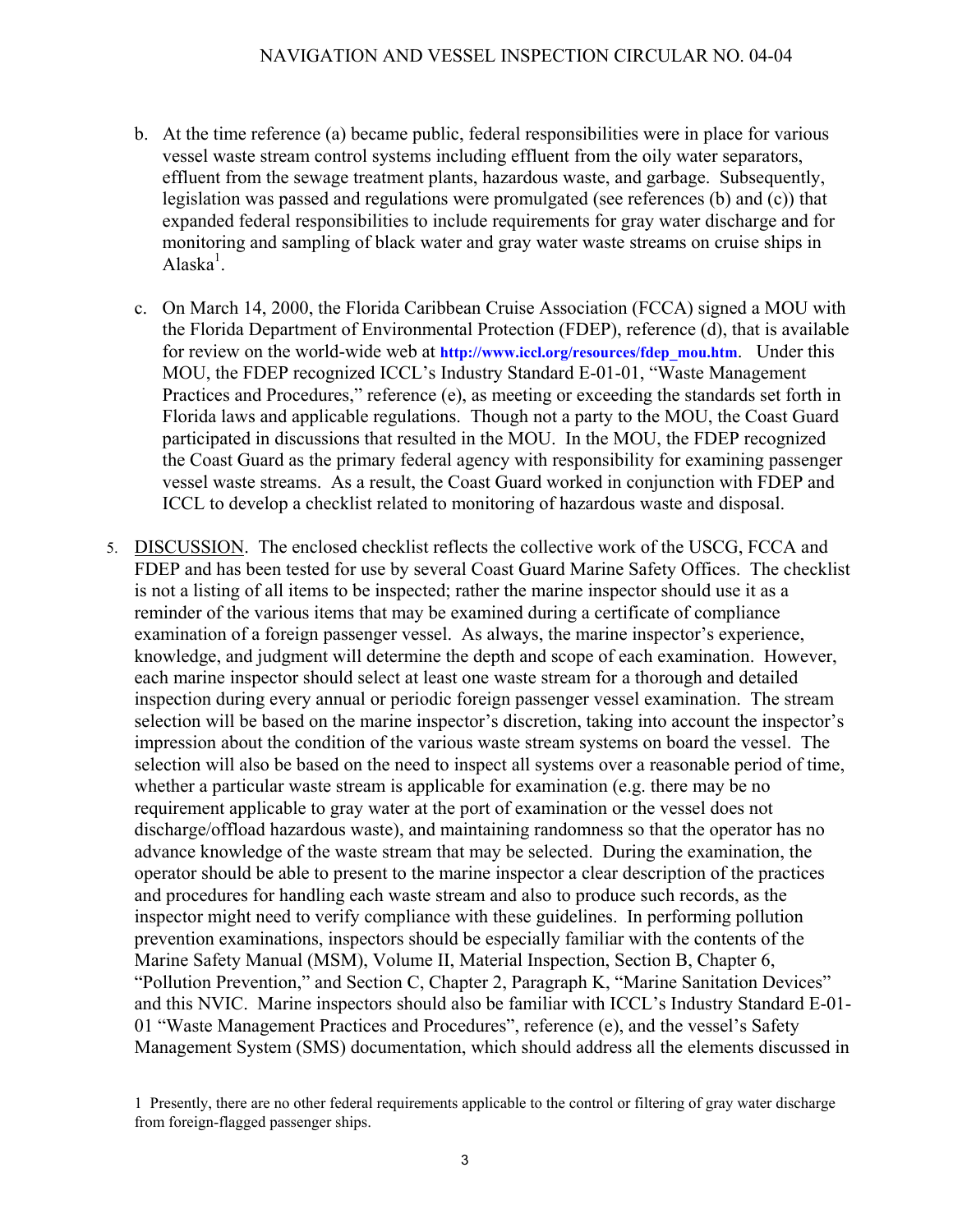# NAVIGATION AND VESSEL INSPECTION CIRCULAR NO. 04-04

this standard. Note reference (e) is available at the ICCL website at [http://www.iccl.org/resources/exhibit\\_a.pdf](http://www.iccl.org/resources/exhibit_a.pdf). If any elements are not addressed there should be a rationale for its omission. The different waste streams may be categorized as follows:

- a. Oil pollution prevention systems: include the oily water separator, the fuel/lubricating oil transfer, and sludge containment system. The marine inspector should verify that the oily water separator is operating within the desired range; that the alarms are working; that crew is knowledgeable and operating instructions are posted; and that maintenance is carried out at regular intervals. Actual piping may be verified against the approved piping diagram if the marine inspector notices modifications made to the system.
- b. Black water system: includes marine sanitation devices (MSDs) and other systems to treat, store, and discharge sewage. The checklist is designed to guide the marine inspector through some basic questions to ascertain whether the system is working as designed and that the crew is properly trained in its operation. For example, does the MSD appear to be properly installed? Is the MSD approved for use on this particular vessel (USCG Approved, IMO or Administration Approved to MARPOL Annex IV)? Is there adequate capacity or throughput for the number of persons on board? Are maintenance procedures being followed, including procedures outlined in the vessel's SMS? Are there records of expendables being ordered: filters, chemicals, et cetera? Are the units operating within the manufacturer's design specifications? Are there clear and simple operating instructions? Is the crew knowledgeable in the use of the equipment/system?
- c. Hazardous waste: includes dry cleaning (containing Perchloroethylene, or commonlycalled "PERC") waste, used paints and thinners that contain hazardous substances, silverbearing photo-processing waste, cleaning solutions and other items that contain hazardous substances. Each vessel may vary in both the type and volumes of hazardous waste generated depending on the technology and processes used aboard. This checklist is designed to evaluate onboard management of hazardous waste streams, to ensure that hazardous constituents are not released into the environment, and that accountability is demonstrated via adequate waste disposal records.
- d. Non-hazardous waste: includes shipboard garbage including plastics and synthetic material, medical waste, food wastes and recyclables such as glass, cardboard, aluminum and metal cans. Items to be checked should include: disposal and incineration records; waste sorted to prevent hazardous waste from entering the non-hazardous waste stream; no plastics or synthetics discharge overboard; separate and proper disposal of hazardous and non-hazardous incinerator ash; and proper disposal of cooking grease from grease traps.
- e. Gray water system: includes discharges from galley, sinks, washbasin drains, showers, and baths, excluding drains and sinks from medical spaces. These may be held in large tanks before being pumped overboard. The handling and discharge of gray water will vary from ship to ship and the inspector should ensure the procedures followed by the ship correspond to those described in its SMS documentation. If gray water is directed to MSD systems, the marine inspector shall ensure that combined gray water/black water throughput does not exceed the throughput of the MSD systems. Other waste streams such as hazardous waste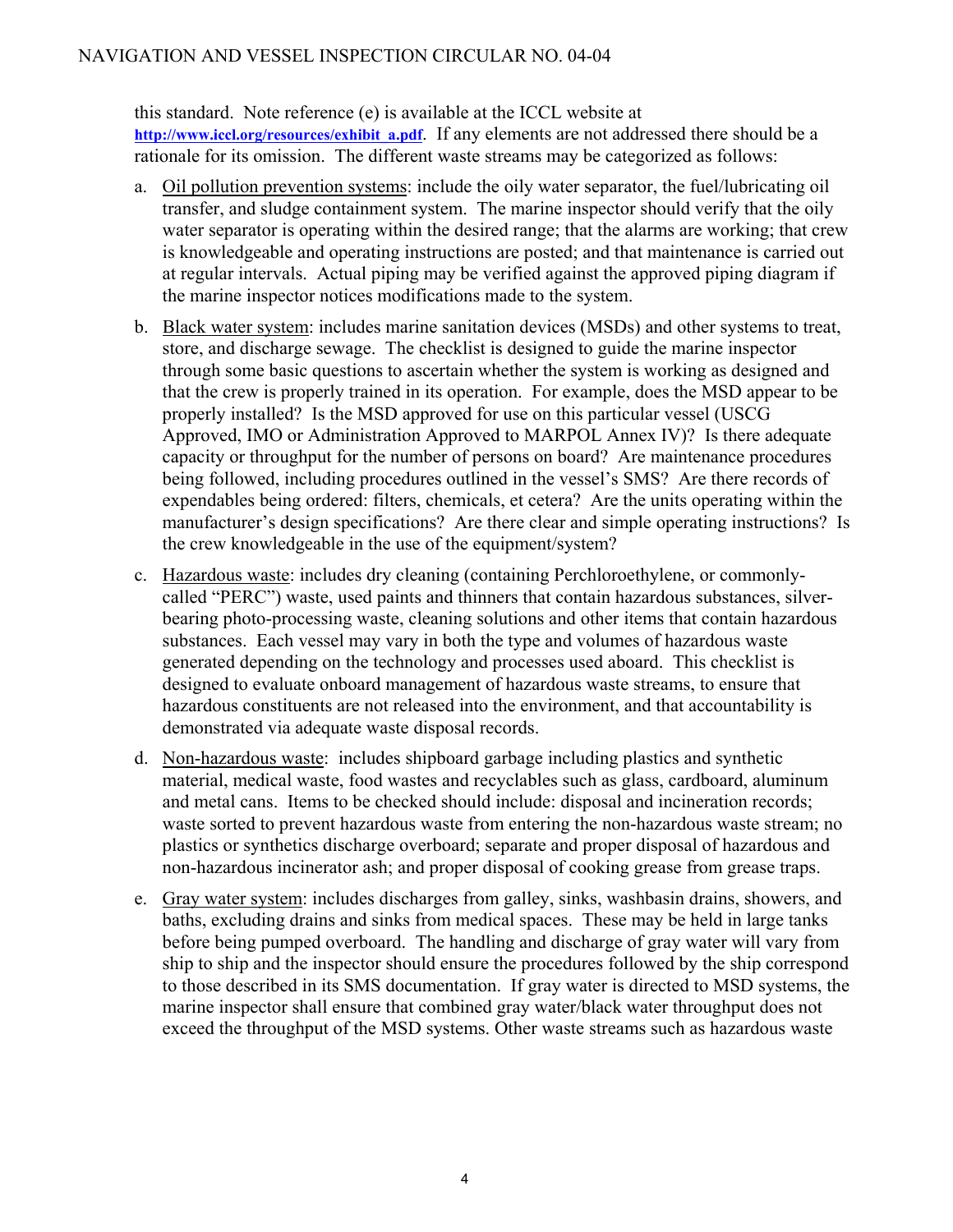# NAVIGATION AND VESSEL INSPECTION CIRCULAR NO. 04-04

or medical waste must also not be mixed with gray water. Drains from hospitals, photo labs (if hazardous substances are used and stored therein), and slops, must be separate from the gray water system.

J.H. Silmour

T. H. GILMOUR Rear Admiral, U. S. Coast Guard Assistant Commandant for Marine Safety, Security, and Environmental Protection

Encl: (1) Foreign Passenger Vessel Pollution Survey Exam Book (CG-840 PSEB)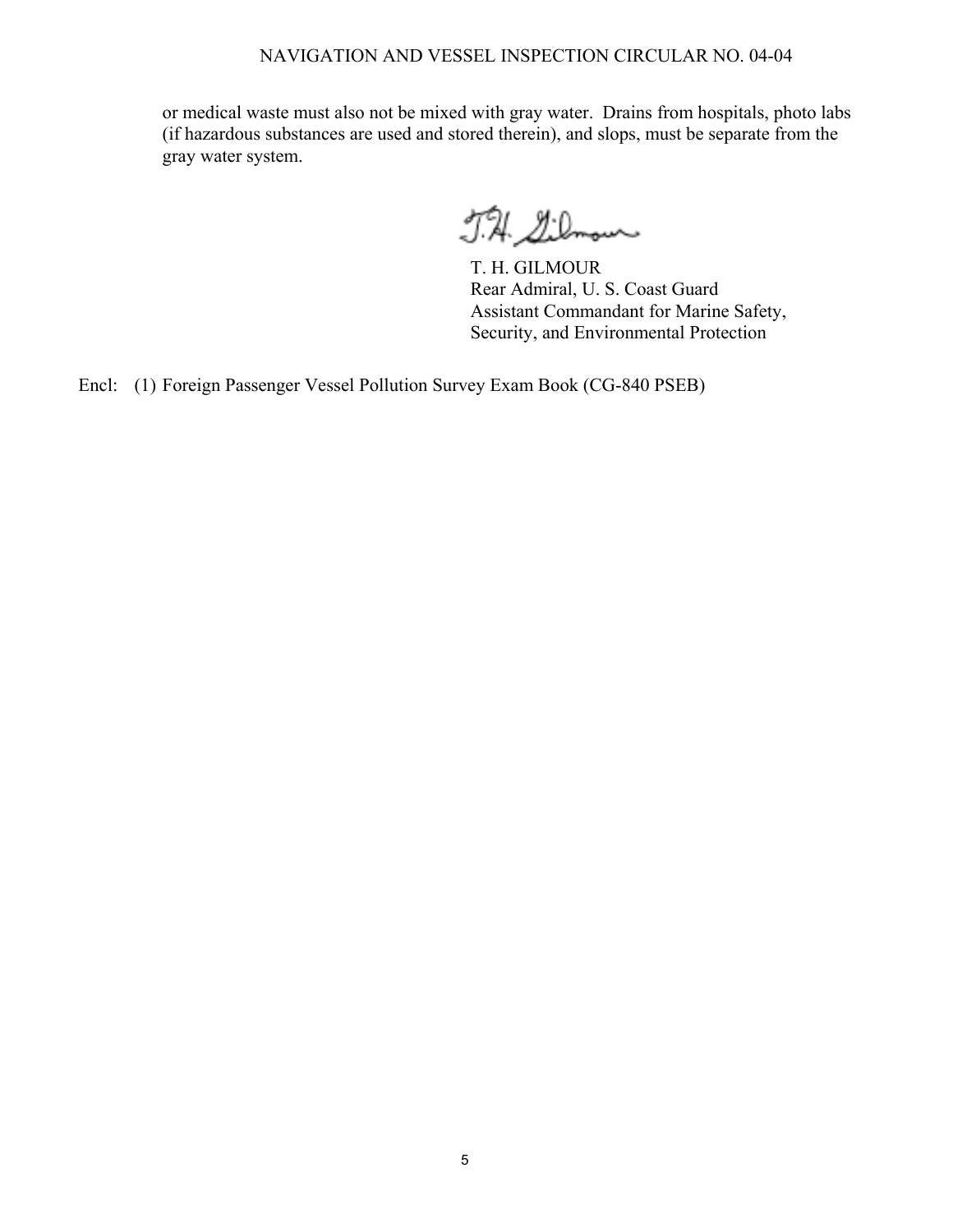*United States Coast Guard* 



# *FOREIGN PASSENGER VESSEL POLLUTION SURVEY EXAM BOOK (FOR ALL PASSENGER VESSELS)*

| <b>Name of Vessel</b>                                           | <b>Flag</b>        |
|-----------------------------------------------------------------|--------------------|
|                                                                 | No Change          |
|                                                                 |                    |
| <b>IMO Number</b>                                               | <b>Case Number</b> |
|                                                                 |                    |
| <b>Date Completed</b>                                           |                    |
|                                                                 |                    |
|                                                                 |                    |
| <b>Location</b>                                                 |                    |
|                                                                 |                    |
| Senior Marine Inspectors / Port State Control Officers          |                    |
|                                                                 |                    |
|                                                                 | 5.                 |
| 2. $\frac{1}{\sqrt{1-\frac{1}{2}}}\left\{1-\frac{1}{2}\right\}$ |                    |
| $3.$ $\overline{\phantom{a}}$                                   |                    |
|                                                                 |                    |
|                                                                 |                    |
|                                                                 |                    |
|                                                                 |                    |
|                                                                 |                    |
|                                                                 |                    |
|                                                                 |                    |
|                                                                 |                    |
|                                                                 |                    |
|                                                                 |                    |
|                                                                 |                    |
|                                                                 |                    |
|                                                                 |                    |

CG-840 PSEB Pollution Survey Exam Book Rev. 12JAN2004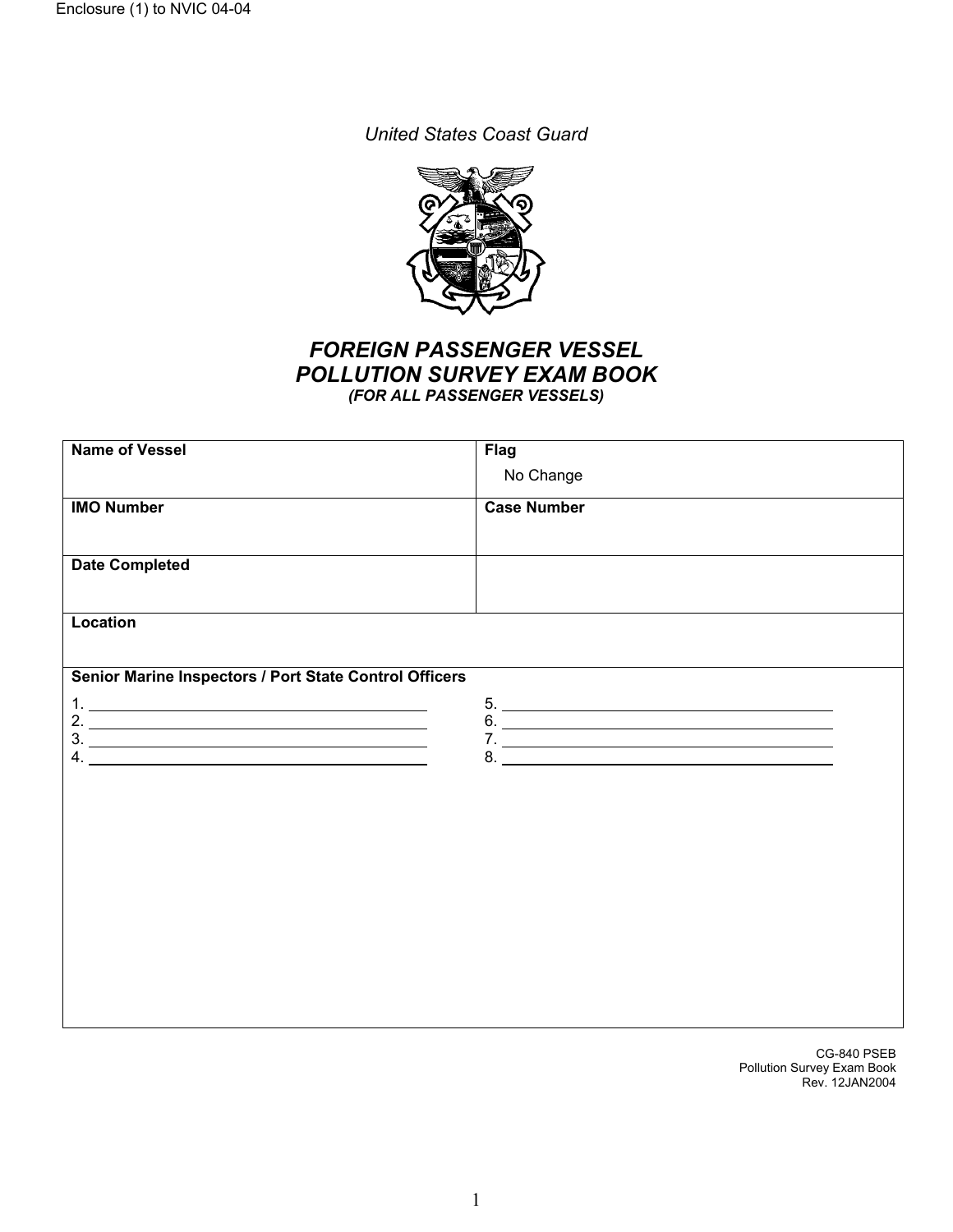# **Use of Foreign Passenger Vessel Pollution Survey Exam Book**

This Checklist is an extensive list of possible examination items related to pollution prevention equipment, operation, plans and records. It is intended as a job aid to be used by Coast Guard senior marine inspectors during boardings of foreign-flagged passenger vessels. It is not the Coast Guard's intention to inspect all the items listed in the checklist at every exam; rather the inspector should use it as a reminder of the various items that may be examined during a foreign passenger vessel certificate of compliance examination. As always, the inspector's experience, knowledge, and judgment will determine the depth and scope of each examination; however, the inspector should select at least one waste stream for a thorough and detailed inspection. The stream selection will be based on the marine inspector's discretion, taking into account the inspectors impression about the condition of the various waste stream systems on board the vessel, weighing the need to inspect all systems over a reasonable period of time, and maintaining randomness so that the operator has no advance knowledge of the waste stream that may be selected.

It is incumbent on the vessel operator to be familiar with this checklist. The individuals responsible for different segments of the various waste streams should be able to present to the inspector a clear description of the practices and procedures for handling each waste stream and also to produce such records, as the marine inspector might need, to verify compliance with these guidelines. Inspectors should obtain a clear picture about the selected waste stream(s) and associated environmental processes by observing onboard practices and through questioning of the individuals that perform these practices. Inspectors should avoid circumstances in which a shore-side representative is the sole company liaison during the environmental inspection.

As a port state responsibility, marine inspectors and port state control officers must verify that the vessels and their crews are in substantial compliance with international conventions and applicable U.S. laws. The marine inspectors and port state control officers, based on their observations, must determine the depth and scope of the examination.

This document does not establish or change Federal laws or regulations. References given are only general guides. Refer to IMO publications, United States Code, Code of Federal Regulations, the Port State Control Job Aid, NVIC's, and any locally produced guidance for specific regulatory references. Marine inspectors should be especially familiar with all equipment standards and the contents of the Marine Safety Manual (MSM), Volume II, Material Inspection, Section B, Chapter 6, "Pollution Prevention," Section C, Chapter 2, Paragraph K, "Marine Sanitation Devices," and Volume IV, Technical, Chapter 3, Section K, "Special Engineering Applications for Pollution Prevention".

*NOTE: Guidance on how to examine foreign passenger vessels for compliance with pollution prevention equipment standards, can be found in NVIC \_\_-04.* 

### **Conducting the exam**

- $\square$  Complete Certificates/Equipment Data/Records information (Section A).
- $\Box$  Review SMS Environmental Procedures (Section B).
- Examine MSD, OWS, Garbage logs, Oil Record Book as per CG-840 Exam books.
- Determine if gray water requirements apply in the vessel's AOR and in inspection zone (If not, do not select C2)

 $\Box$  Make waste stream selection for a detailed exam (Section C)

### Section

- C1 Oil Pollution Handling Waste Stream (Bilge, Sludge, Fuel, Lube Oil etc)
- C2 Gray Water Waste Stream
- C3 Black Water/Sewage Waste Stream
- C4 Hazardous Waste Stream
- C5 Non-hazardous Waste Stream

NOTE: Many items listed are not mandatory requirements, but fall under the umbrella of "Management Policy". Marine inspectors should be familiar with ICCL's Industry Standard E-01-01 "Waste Management Practices and Procedures," and SMS documentation on all cruise ships should address all the elements discussed in this standard. If any elements are not addressed there should be a rationale for its omission. If the areas listed are corporate policy as set out in the company's SMS documentation, then the vessel should be held accountable for the actions as required in 33 CFR 96 and SOLAS Chapter IX. If state or local laws exist that are more stringent than U.S. or international law, then the local or state laws must be followed. These vessels are not exempt simply because they are a foreign-flagged vessel.

- Review MISLE records
- Deficiency History
- **Critical Profile**
- Review Court-ordered requirements and environmental audit reports, if applicable
- CG Activity History
- Print Center for Disease Control Green Sheet <http://www2.cdc.gov/nceh/vsp/vspmain.asp>

### **Pre-inspection Items Post-inspection Items**

- Issue letters/certificates to vessel
- Issue Port State Control Report of Inspection-Form A
- Issue Port State Control Report of Inspection-Form B (if needed)
- Complete COC endorsement (include "Waste Stream" area inspected)
- MISLE activity case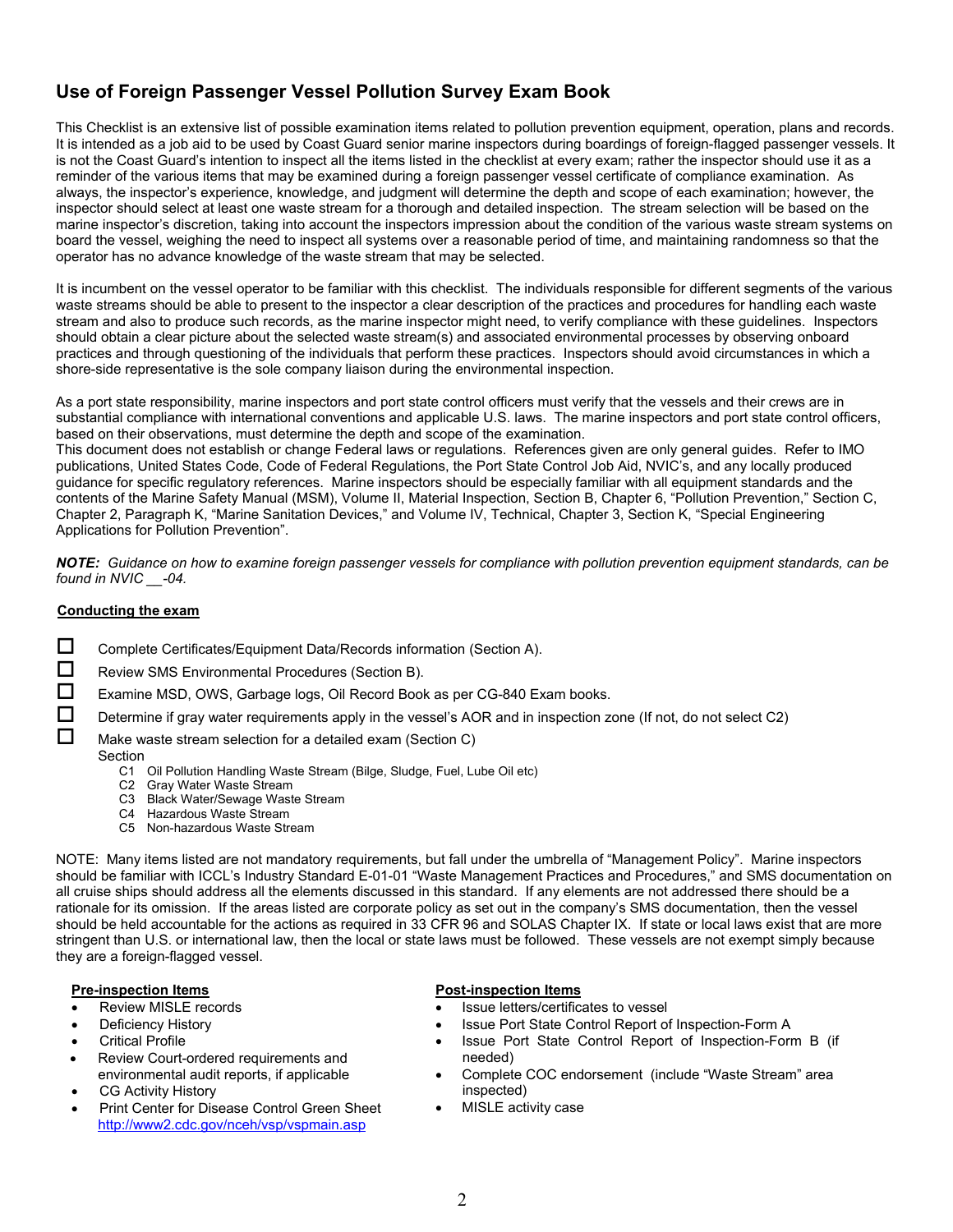# Certificates / Reports (complete at annual exam or to update MISLE Certificate data)

| Name of Certificate                                                                        | Issuing<br>Agency | ID $#$ | Port Issued | <b>Issued Date</b> | Expiration<br>Date | No<br>Change | <b>Endorsement Date</b> |
|--------------------------------------------------------------------------------------------|-------------------|--------|-------------|--------------------|--------------------|--------------|-------------------------|
| International Oil Pollution<br>Prevention (leave blank if<br>completed in the CVE 840 book |                   |        |             |                    |                    |              |                         |
| International Sewage Pollution<br>Prevention Certificate (if issued)                       |                   |        |             |                    |                    |              |                         |
| International Anti-Fouling System<br>Certificate (if issued)                               |                   |        |             |                    |                    |              |                         |
| State Certificates of Emission<br>(only if applicable)                                     |                   |        |             |                    |                    |              |                         |
| State Certificates of Ballast Water<br>(only if applicable)                                |                   |        |             |                    |                    |              |                         |

# Equipment Data

| <b>Equipment Name</b>            | Capacity          | US or MEPC Approval | Authority/Agency | No     | Date of approval/acceptance |
|----------------------------------|-------------------|---------------------|------------------|--------|-----------------------------|
|                                  |                   | Nr.                 |                  | Change |                             |
| Oily Water Separator             | <b>Fhroughput</b> |                     |                  |        |                             |
| Oily Water Separator             | Throughput        |                     |                  |        |                             |
| Oily Water Separator             | Throughput        |                     |                  |        |                             |
| Waste Oil Holding Tank(s)        |                   |                     |                  |        |                             |
| Capacity(ies)                    |                   |                     |                  |        |                             |
| <b>Marine Sanitation Device</b>  | Volume/day        |                     |                  |        |                             |
| Certificate of Type Test         |                   |                     |                  |        |                             |
| <b>Marine Sanitation Device</b>  | Volume/day        |                     |                  |        |                             |
| Certificate of Type Test         |                   |                     |                  |        |                             |
| <b>Marine Sanitation Device</b>  | Volume/day        |                     |                  |        |                             |
| Certificate of Type Test         |                   |                     |                  |        |                             |
| <b>Black Water Tank Capacity</b> |                   |                     |                  |        |                             |
| Gray Water Tank Capacity         |                   |                     |                  |        |                             |

# Pollution Records

|                                                 | Date | Location | Amount |
|-------------------------------------------------|------|----------|--------|
| Last time bunkers were taken on                 |      |          |        |
| Next time bunkers will be taken on              |      |          |        |
| Last time sludge/oily bilge water pumped ashore |      |          |        |
| Last operation of OWS or overboard discharge    |      |          |        |
| Garbage incinerated                             |      |          |        |
| Garbage discharged overboard at sea             |      |          |        |
| Garbage discharged ashore                       |      |          |        |
| Required U.S. Ballast Water Report              |      |          |        |

**SECTION** ⊳ Certificates/Equipme nt Data/Records Information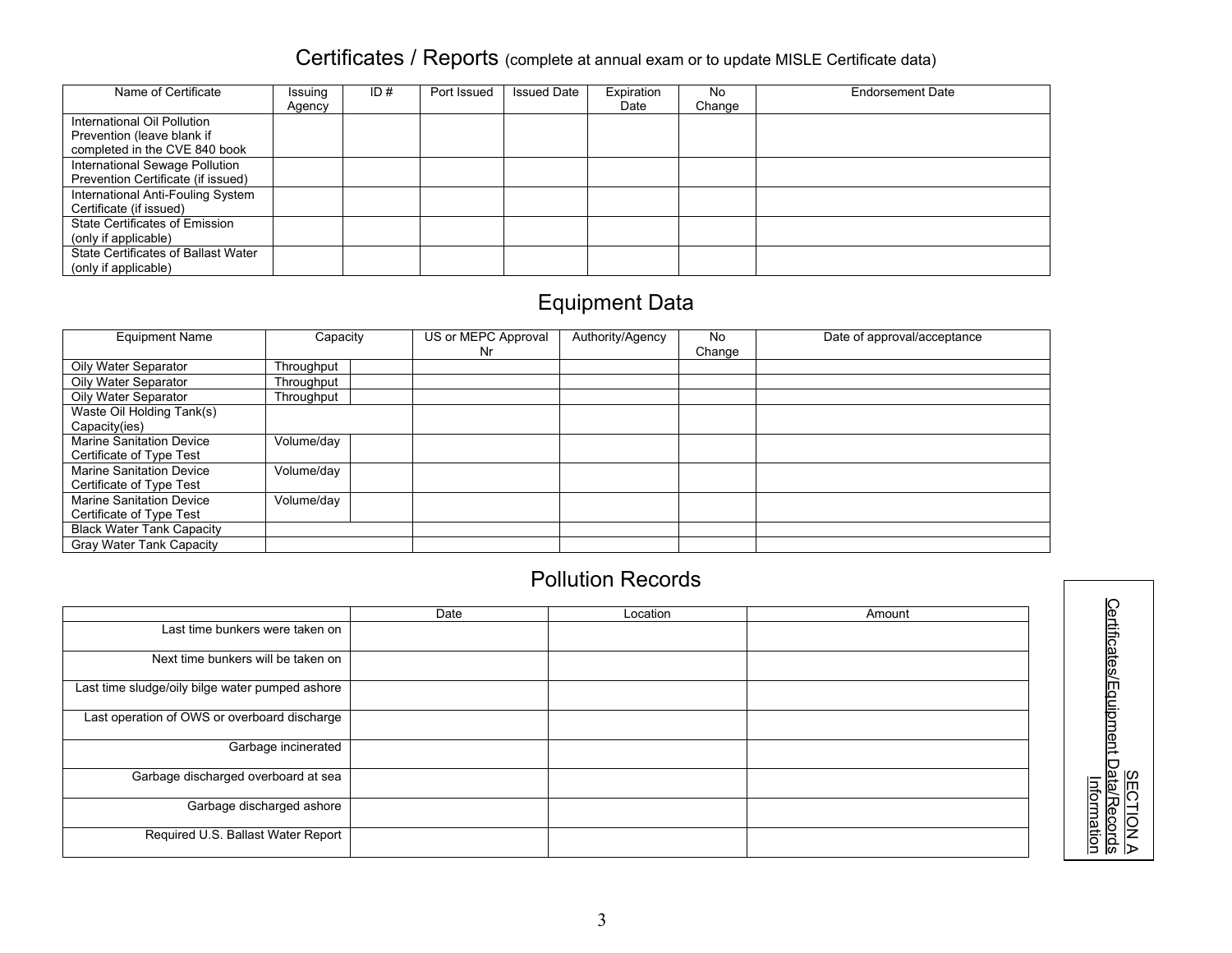Environmental Procedures can be found in the ship's Safety Management System (SMS) documentation or in company polices and maintenance manuals, inspection logs, oil record books, etc. Marine inspectors should question the ship staff on procedures and normal operations, and compare the answer to what is written in procedures and manuals. For each waste stream, persons with specific responsibilities should be questioned at each step in the waste handling process. Inspectors should require being shown specific process step by the person responsible for that step. Inspectors should ask extensive questions regarding availability of documents and supporting material relevant to the individual performing the specific activity in the waste handling process. Other questions should focus upon training provided and reporting procedures when problems with waste management processes are identified.

 $\Box$  Current pollution prevention records • Person-in-charge designated and qualified(certificated/licensed) • Transfer equipment tests and inspections • Declaration of Inspection (available and retained for at least one month) Ship to provide PMS logs and required PMS activities for the selected waste stream for verification. • Verify SMS incorporates PMS activities and logs for all Waste Streams. • Court required logs to track oil usage in systems having oil to sea interfaces (if applicable) Recent environmental audit reports when available 33 CFR 155.700 33 CFR 156.150 33 CFR 156.170 ISM Code/SMS 33 CFR 96  $\Box$  Oil Record book (Part 1) (spot-check) Each operation signed by person-in-charge Each complete page signed by master • Book maintained for 3 years Use of proper codes and version for vessel • Transfer receipts/manifest match oil record book entries • OWS rates not exceeding design criteria • Incinerator rates not exceeding design criteria • Consistent bilge water management patterns • Comparison of oil record book entries to vessel's daily tank sounding book MARPOL Annex. I/20 33 CFR 151.25 Shipboard Oil Pollution Emergency Plan • Approved by Administration (class society) • Updated and current In English and working language of crew • Correct contact numbers for National and Local Authorities (Port Authorities for ports visited not every COTP) Immediate Actions List • Non Mandatory Provisions (if listed in SOPEP). Spill kits located and inspected MARPOL Annex. I/26.1 33 CFR 151.26 MARPOL Annex V • • • Placard posted Record book Garbage management plan MARPOL Annex V/9 Non-Hazardous Waste Disposal Documentation (if applicable) • EPA Generator ID# \_\_\_\_\_\_\_\_\_\_\_\_\_\_\_\_\_\_\_\_\_ (if applicable) • Records • Non-Hazardous Waste Manifests U.S. Local Regulations as applicable Recycling policy being followed (requires a detailed assessment) Shipboard policy SMS Hazardous Waste Disposal Documentation (if applicable) • EPA Generator ID# \_\_\_\_\_\_\_\_\_\_\_\_\_\_\_\_\_\_\_\_\_ (if applicable) • Records • Uniform Hazardous Waste Manifests • Land Disposal Restriction Notification Certification Forms (LDR) • Shipping Document for Regulated Medical Waste Interview Person(s) responsible for landing of wastes • Specialized training for Responsible person(s) and related documentation • Evidence of disposal in other countries to bona fide receivers documented 40 CFR 262 Shipboard policy SMS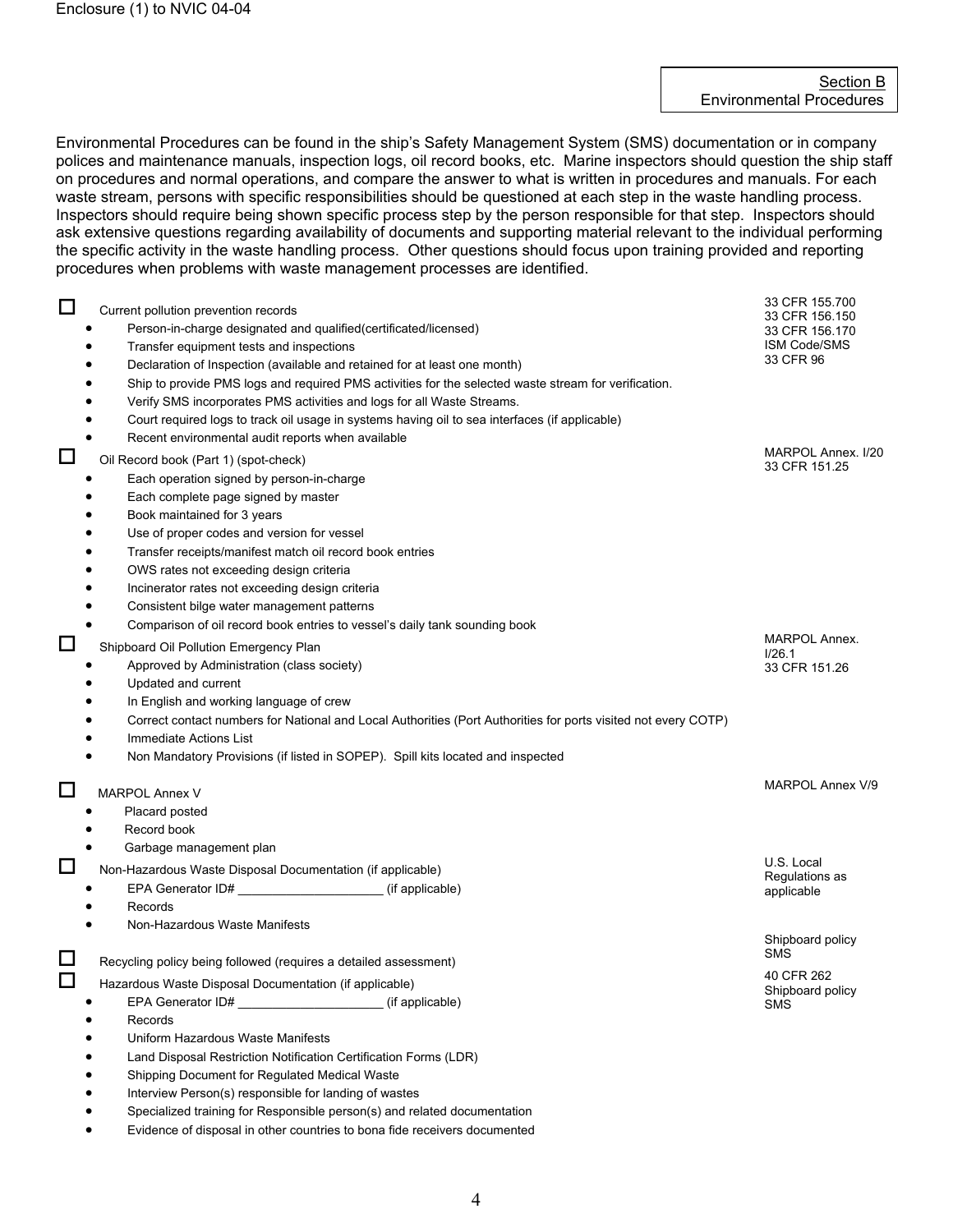Oil pollution prevention systems include, but are not limited to, the oily water separator, other filtering or flocculation devices, bilge water management, fuel/lubricating/waste oil transfer, purifier and lantern space sludge collection, transfer and containment systems. Marine inspectors should verify that the oily water separator is operating within the required range; that the alarms are working and sound at appropriate levels; that crew is knowledgeable and operating instructions are posted; that maintenance is carried out at regular intervals and repairs are documented; and that system operation and maintenance are in accordance with the vessel's SMS. Marine inspectors should verify the actual pollution prevention system piping against vessel's approved piping diagrams, if modifications such as blanked off tees, connections points, hoses, or temporary piping segments associated with these systems are observed.

 $\Box$  Oily Water Separator (OWS)

- Verify bilge piping, no modifications & matches approved diagram (direct to OWS, to holding tank, etc.)
- No blanked flanges, pipe caps, or dead-ended valves, or tees on inlet or outlet piping
- Evidence of bolting/unbolting of associated piping segments
- Recent paint on pipe segments
- Observe general housekeeping and cleanliness
- Witness operational test of OWS, evaluate operator competency. System operating in published ranges
- Verify unit is processing contaminated source. Operate system for sufficient time (15 minute minimum) to identify reduction in contaminated source
- Test 15 ppm Oil Content Meter and alarm
- On units with multiple Oil Content Meters, compare readings
- Ensure sample analyzed by Meter is OWS output (Trace sample line for presence of unacceptable clean water connection)
- Verify no electrical bypasses, jumpers, extra switches on or within unit or Meter control panel
- Verify system automatically re-circulates (3-way valve) or shuts down when >15ppm. Verify proper operation of valve
- Verify proper operation of system backflush or oil purge cycle
- Visually sample processed water for gross contamination (sheen or visible oil)
- Compare ship's operational maintenance routine with actual Preventative Maintenance conducted. Request proof/documentation of maintenance completed (used consumables from OWS, receipts of service, technician reports, contractor disposal records)
- Review meter calibration records
- Review strip charts if fitted
- Examine other machinery space overboard piping for unusual connections
- Review records pertaining to system repairs
- □ Oil Pollution placard posted 33 CFR 155.450

# **Q** Oil Transfer Procedures

- Posted / available in crew's language
- Person in Charge (PIC) fluent in English or language mutually agreed upon w/ shoreside PIC
- Format in CFR order or cross reference index page
- List/description of products carried by vessel
- Description of transfer system including a line diagram of piping system (pumps, vents, valves, alarms, shutoffs, etc.)
- Number of persons required on duty
- Duties by title of each person
- Means of communication (two-way voice)
- Procedures to top off tanks and disconnect
- Procedures to report oil discharges
- Emergency response procedures (fire, spill, human exposure)
- 

Fuel/lube/sludge oil fill, vent & overflow discharge containment

- Size (<1600GT ½ bbl, >1600GT 1 bbl)
- Fixed (Built after 30Jun74) or Portable (before 30Jun74)
- **Drains**
- Scupper closures

**DU** Prohibited oil spaces (no oil/hazardous substances carried fwd of collision bulkhead) 33 CFR 155.470

Standard discharge connection MARPOL Annex I/19 33 CFR 155.430 33 CFR 155.320

MARPOL Annex I/16 33 CFR 155.360/370

33 CFR 154.340 33 CFR 155.720 33 CFR 155.750

33 CFR 154.310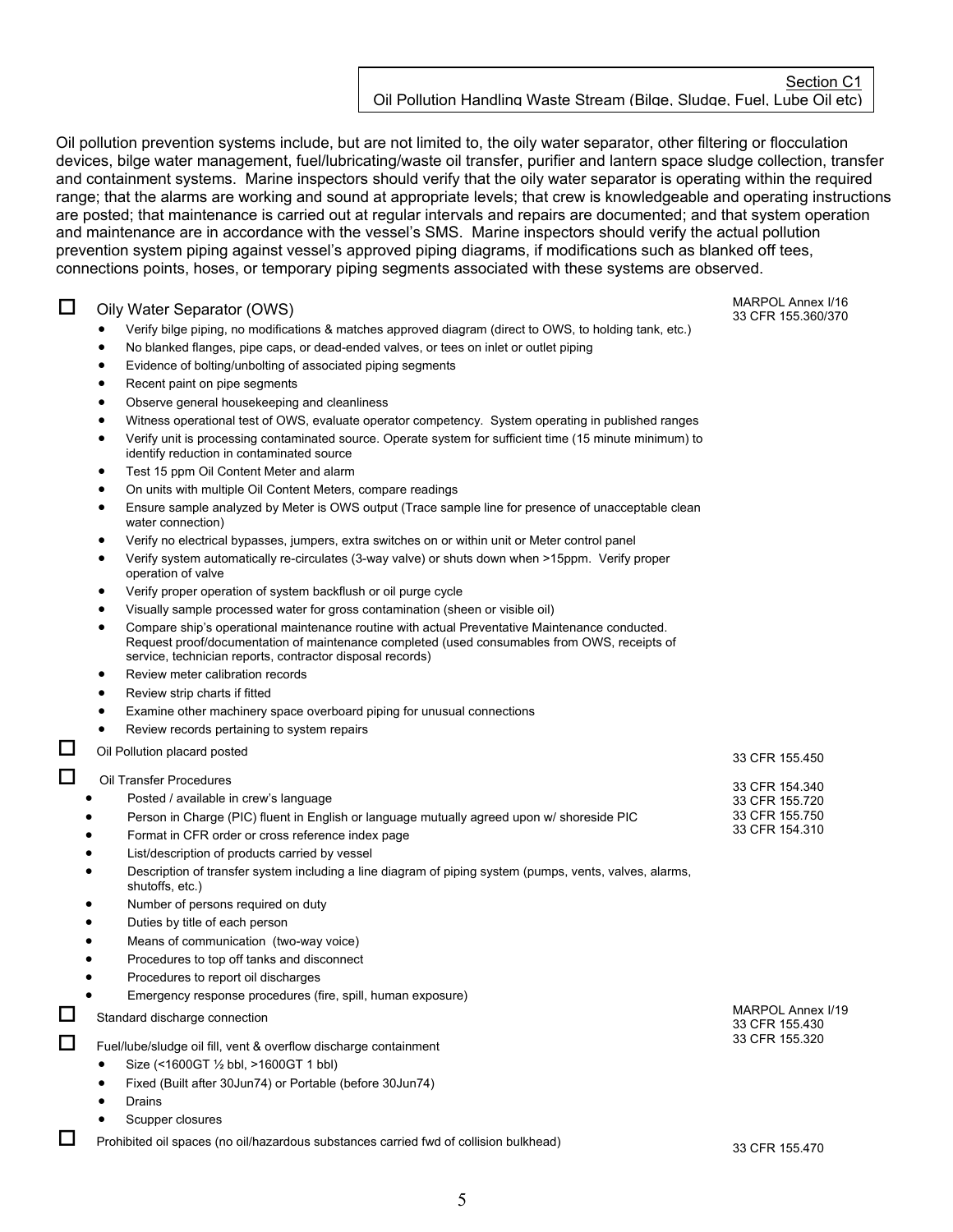| □<br>$\Box$ | Lighting at each Transfer Operations Work Area<br>Adequate<br>$\bullet$<br>Located/Shielded to not interfere with navigation<br>٠<br>Oil transfer hose (if vessel uses to transfer in U.S. waters) including Lifeboat/Tender Hoses<br>Condition<br>$\bullet$<br>Markings (MAWP, Mfg. Date, Test date)<br>$\bullet$<br>Hose assembly requirements (blanked off if not new, gas free or in use)<br>$\bullet$<br>Tests and inspections<br>$\bullet$                                                                                                                                                                                                                                                                                                                                                                                                                                                                                                                                                                                                                                                                                                                                                                                                                                                                                                                                                                                                                                                                                                                                                                                                                                          | 33 CFR 155.790<br>33 CFR 155.800/805<br>33 CFR 154.500<br>33 CFR 156.170 |
|-------------|-------------------------------------------------------------------------------------------------------------------------------------------------------------------------------------------------------------------------------------------------------------------------------------------------------------------------------------------------------------------------------------------------------------------------------------------------------------------------------------------------------------------------------------------------------------------------------------------------------------------------------------------------------------------------------------------------------------------------------------------------------------------------------------------------------------------------------------------------------------------------------------------------------------------------------------------------------------------------------------------------------------------------------------------------------------------------------------------------------------------------------------------------------------------------------------------------------------------------------------------------------------------------------------------------------------------------------------------------------------------------------------------------------------------------------------------------------------------------------------------------------------------------------------------------------------------------------------------------------------------------------------------------------------------------------------------|--------------------------------------------------------------------------|
| $\Box$      | <b>Bilge Water Management</b><br>Examine machinery space bilges (stem to stern)<br>$\bullet$<br>Contamination / oily residues in bilges on bulkheads, piping, structures, within roseboxes<br>$\bullet$<br>Leakage from systems and engines into machinery spaces (may not be seen during port ops)<br>$\bullet$<br>Engine oil usage, quantities, where lost, consumed or in bilges<br>$\bullet$<br>Evidence of recent cleaning of systems, equipment and components<br>$\bullet$<br>Status of oily bilge water tanks, last cleaned, at capacity<br>$\bullet$<br>Adequate capacity all tanks<br>$\bullet$<br>Levels of tanks during inspection – high or low?<br>$\bullet$<br>If tanks near full – what are the vessel's processing plans?<br>Evidence of detergent usage (Note-emulsions cannot separate in gravity separator and are likely to result<br>$\bullet$<br>in discharges over 15 PPM)<br>Other methods to discharge bilge water<br>$\bullet$<br>Evidence of excess water ingress, pump glands, seals, valve glands<br>$\bullet$<br>Portable (diaphragm /other) pumps present<br>$\bullet$<br>Hoses, fittings, and connections in areas - usage unknown<br>$\bullet$<br>Unlocked overboard valves on bilge, bilge & ballast, salt water service<br>$\bullet$<br>Seal management program-used<br>$\bullet$<br>Designated clean or exempted areas - oil free status<br>$\bullet$<br>Lifeboat / Security / Tender vessel engineering systems leak free<br>$\bullet$<br>Lifeboat / Security / Tender vessel bilges clean<br>$\bullet$<br>Lifeboat / Security / Tender vessel- oily bilge handling when leakages present (when in use off vessel or<br>$\bullet$<br>once reloaded) | <b>MARPOL Annex I</b>                                                    |
| □           | Waste/Sludge oil incineration<br>Tests and inspections<br>$\bullet$<br>Record keeping<br>$\bullet$<br>Incinerator operates with sludge / waste oils<br>$\bullet$<br>Clean / dirty furnace, evidence of use<br>$\bullet$<br>Operators capable & prove operation<br>$\bullet$<br>Purifier sludge tanks full / empty<br>$\bullet$<br>Connections to bilge main or other areas<br>$\bullet$<br>Transfer pump operable<br>$\bullet$<br>Transfer pump to sludge system, ashore, incinerator settler only<br>$\bullet$<br>Estimated quantities of sludge produced – normal or excessive (fuel sludge production can exceed 2% of<br>total fuel used)                                                                                                                                                                                                                                                                                                                                                                                                                                                                                                                                                                                                                                                                                                                                                                                                                                                                                                                                                                                                                                             |                                                                          |

Systems with Oil to Sea Interfaces

- Oil lubricated stern tubes, bow and stern thruster seals, fin stabilizer seals, etc.
- Exterior examination in way of systems for evidence of leaking seals
- Presence of barrels, drums, hoses, pumps, and other equipment/supplies/arrangements necessary to refill systems at equipment.
- Check consumption records if SMS or environmental compliance programs require such records.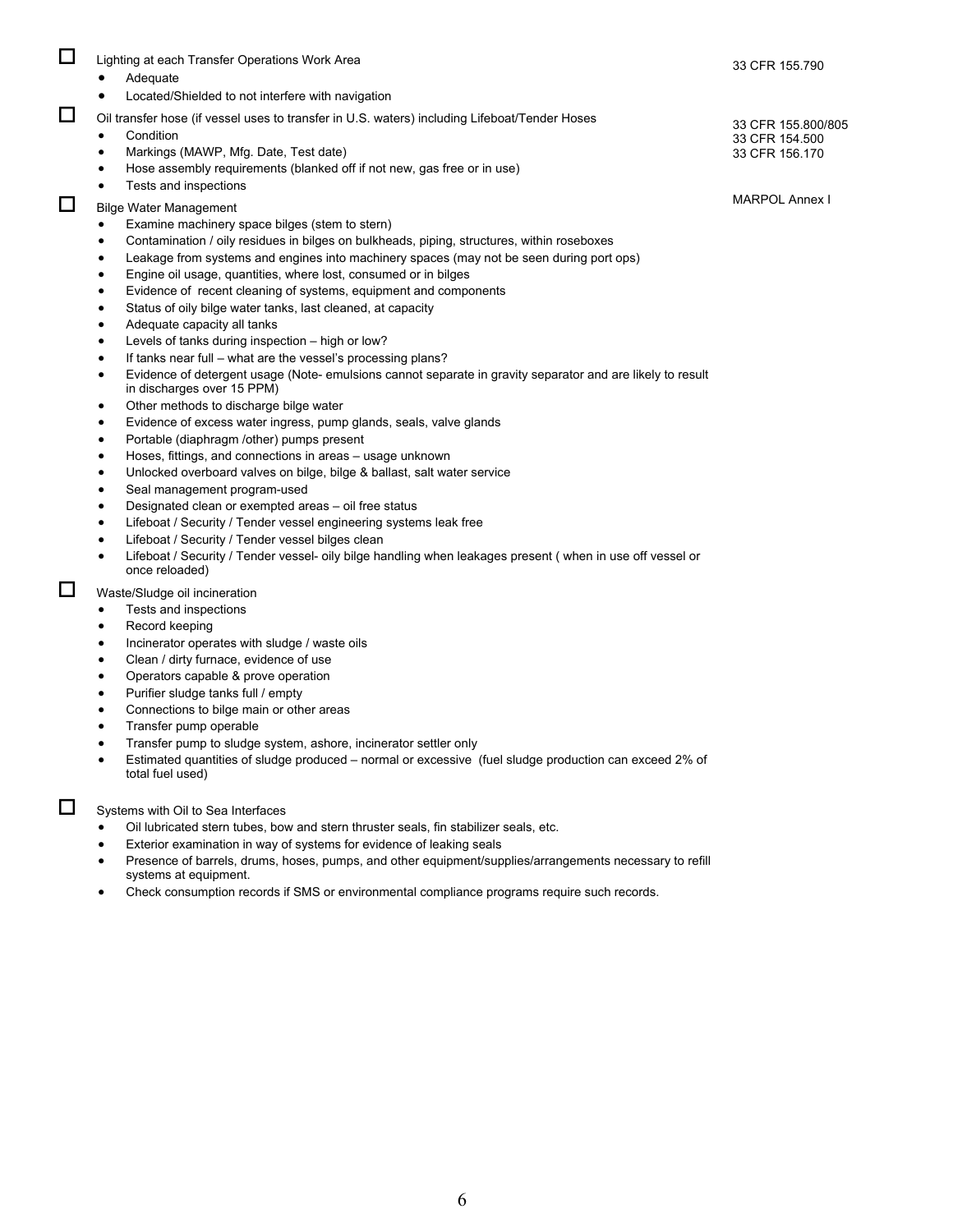Gray water system includes discharges from galley, sinks, washbasin drains, showers, and baths. These may be held in large tanks before being pumped overboard. The handling and discharge of gray water will vary from ship to ship and the marine inspector should ensure the procedures followed by the ship correspond to those described in its SMS documentation. If gray water is pumped through a/the Marine Sanitation Device(s) (MSD), ensure that the total volume does not exceed the MSD's capacity. Other waste streams such as hazardous waste or medical waste (RCRA biomedical wastes) must not be mixed with gray water. Drains from hospitals (U.S. restriction), photo labs (if commingled with hazardous wastes), slops, must be separate from the gray water system.

□ Sources

- Galley (ex. Dishwashers, floor drains, sinks)
- Showers/Baths & washbasin drains
- Laundry
- Deck drains throughout vessel
- Prohibited Sources (hazardous materials, bilges, photo shop & print shop if hazardous wastes are commingled, hospital spaces (U.S. only), etc.)
- $\Box$  Evidence of other drained fluids into scuppers or other entry points (photo lab, hospital, specialty spaces)
- Drains from spaces containing machinery (fan rooms, hotel equipment, etc.) oil free or segregated
- Connections to the Black Water System (if permitted in MSD Operation Manual, if so, is MSD capacity sufficient?)

**C** Connections to Ballast Water System

- $\Box$  Number of tanks  $\_$
- $\Box$  Total tank capacity \_\_\_\_\_\_\_\_\_\_\_\_\_\_\_\_\_\_ m3

Volume Produced \_\_\_\_\_\_\_\_\_\_\_\_\_\_ (m3 per day)

- $\Box$  Maximum number of days in port without discharging.
- Current capacity sufficient for persons on board and time in port?
- Review vessel's gray water handling procedures (SMS).
- Ensure that Quality Assurance / Quality Control Plan is vessel specific.
- Is Gray water processed and discharged?
- What are Gray water disposal procedures: Shore and at Sea. (company policy)
- Does vessel have sampling procedures? (if so, review)
- Types of tests performed, equipment and useable testing supplies readily available?
- Sampling equipment/supplies useable and available?
- $\Box$  How often do they take samples? Review samples record book.
- $\Box$  What are the state, federal and local regulations for gray water discharge?
- $\Box$  Responsible crew interviewed
- $\Box$  Disposal and Records
	- Shore (receipts available)
	- At sea (logs maintained)
	- Sampling/Testing (logs maintained)
	- Note some gray water treatment employs advanced ultra-filtration systems, these systems claim to reduce gray water waste by 85% - 90%, or more.
	- Alaska Effective July 2001, Operators of cruise vessels carrying 500 or more passengers & transiting applicable waters of Alaska are restricted in where they may discharge effluents & will be required to perform testing of sewage & gray water discharges. The Coast Guard will inspect, monitor, & oversee this process to ensure compliance with applicable water quality laws & regulations. (33 CFR 159)

(Clean Water Act) 33 USC 1251 et seq. 33 CFR 159.300 Subpart E for (D17) Local Regulations ISM Code 33 CFR 96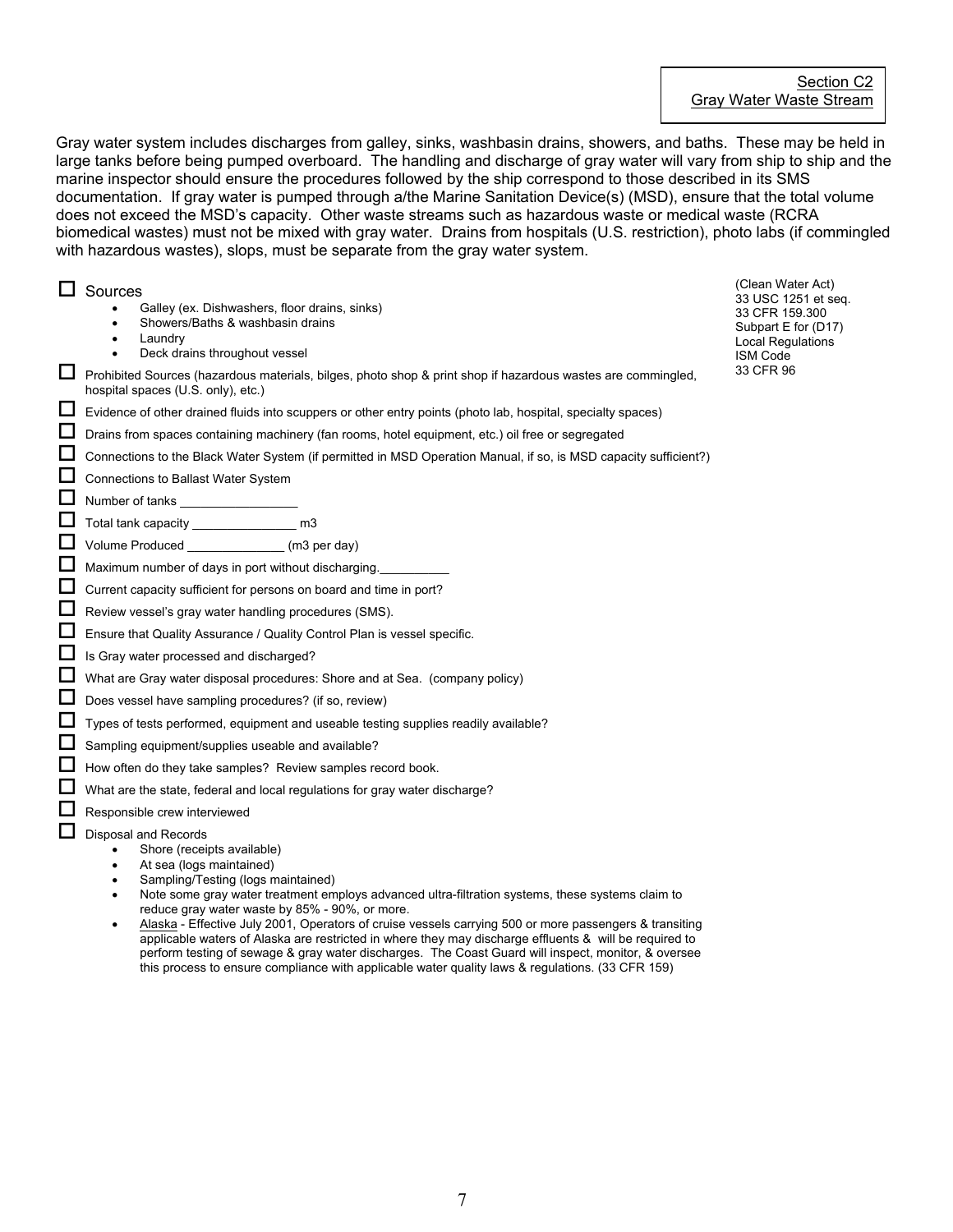Black water system includes MSDs and other systems to collect, treat, store, and discharge sewage. This checklist is designed to guide the marine inspector through some basic questions to ascertain whether the system is working as designed and that the crew is properly trained in its operation. For example, does the MSD appear to be properly installed? Is there adequate capacity for the number of persons on board? Are maintenance procedures, including SMS procedures, being followed? Are there records of expendables being ordered: filters, chemicals, et cetera? Are the units operating within the manufacturer's design specifications? Are there clear and simple operating instructions? Is the crew knowledgeable in the use of the equipment/system?

| $\Box$ | Sources                                                                                                                                                                                                                                                                                                                                                                                                                                 | MARPOL Annex IV*<br>40 CFR 140.3 & 4                           |
|--------|-----------------------------------------------------------------------------------------------------------------------------------------------------------------------------------------------------------------------------------------------------------------------------------------------------------------------------------------------------------------------------------------------------------------------------------------|----------------------------------------------------------------|
|        | Toilets, Urinals, scuppers                                                                                                                                                                                                                                                                                                                                                                                                              | 33 CFR 159.57                                                  |
|        | All Drainage from Medical Premises (U.S. restriction)                                                                                                                                                                                                                                                                                                                                                                                   | 33 CFR 159.7                                                   |
|        | System installed, maintained and operated in accordance with approved plans and manufacturers<br>specifications.                                                                                                                                                                                                                                                                                                                        | 33 CFR 159.55<br>33 CFR 159.59<br>MARPOL Annex IV/9*           |
|        | Tank Capacity and Volume Produced                                                                                                                                                                                                                                                                                                                                                                                                       | 40 CFR 140.3                                                   |
|        | Current volume in tanks                                                                                                                                                                                                                                                                                                                                                                                                                 | MARPOL Annex IV/11*                                            |
|        | Modifications documented                                                                                                                                                                                                                                                                                                                                                                                                                | Resolution MEPC.2(VI)                                          |
| $\Box$ | Operations and Treatment (new section)                                                                                                                                                                                                                                                                                                                                                                                                  | 33 CFR 159.65<br><b>NVIC 9-82</b>                              |
|        | Chemical/Biological treatment & protective equipment                                                                                                                                                                                                                                                                                                                                                                                    | <b>ISM Code</b>                                                |
|        | <b>Chemical Treatment Level</b><br>٠                                                                                                                                                                                                                                                                                                                                                                                                    | 33 CFR 96                                                      |
|        | Sufficient chemicals, additives, approved cleaning materials onboard. (enzymes, "Gamazyme", chlorine)                                                                                                                                                                                                                                                                                                                                   |                                                                |
|        | Compressors operating, inlet filters maintained                                                                                                                                                                                                                                                                                                                                                                                         | 33 CFR 159                                                     |
|        | Vacuum system operable, if applicable                                                                                                                                                                                                                                                                                                                                                                                                   |                                                                |
|        | Flow indicators clear - indicating flow                                                                                                                                                                                                                                                                                                                                                                                                 |                                                                |
|        | Last system cleaning                                                                                                                                                                                                                                                                                                                                                                                                                    |                                                                |
|        | Macerator operating maintenance                                                                                                                                                                                                                                                                                                                                                                                                         |                                                                |
|        | Methods to dilute discharge?                                                                                                                                                                                                                                                                                                                                                                                                            |                                                                |
|        | Operating instructions/SMS procedures                                                                                                                                                                                                                                                                                                                                                                                                   |                                                                |
| $\Box$ | U.S. Marine Sanitation Device Requirements                                                                                                                                                                                                                                                                                                                                                                                              |                                                                |
|        | Type (II, III)                                                                                                                                                                                                                                                                                                                                                                                                                          |                                                                |
|        | Nameplate (Should be designed to resist efforts of removal or efforts to alter the information)                                                                                                                                                                                                                                                                                                                                         |                                                                |
|        | Placard                                                                                                                                                                                                                                                                                                                                                                                                                                 |                                                                |
|        | Proper operation (macerators, treatment chemicals) and structural integrity, no leaks                                                                                                                                                                                                                                                                                                                                                   |                                                                |
|        | Certificate of Type Test. For Foreign Flag Vessels in U. S. Waters<br>$\bullet$<br>A foreign flag vessel that has a "Certificate of Type Test" under MARPOL Annex IV indicating that its sewage<br>treatment plant meets the test requirements of Resolution MEPC.2 (VI) of the International Maritime<br>Organization (IMO) will be accepted by the Coast Guard as being in compliance with 33 CFR 159.7(b) or (c).                    | MARPOL Annex IV/2*<br>MARPOL Annex IV/10*                      |
|        | The Certificate of Type Test must be issued by or on behalf of a government that is a party to the MARPOL<br>convention. Such a plant will be considered as fully equivalent to a Coast Guard certified Type II MSD as<br>long as the unit is in operable condition. However, the unit may not be labeled as USCG certified. U.S.<br>registered vessels will continue to be required to have Coast Guard certified MSDs per 33 CFR 159. | MARPOL Annex IV*<br>33 CFR 159.7<br>40 CFR 140.4<br>40 CFR 136 |
|        | Standard Discharge Connection (NLT 27 Sep 03)                                                                                                                                                                                                                                                                                                                                                                                           |                                                                |
|        | New ships 200 gross tons and above                                                                                                                                                                                                                                                                                                                                                                                                      |                                                                |
|        | New ships less than 200 gross tons and carry more than 10 persons.                                                                                                                                                                                                                                                                                                                                                                      |                                                                |
|        | Existing ships 200 gross tons and above and exiting ship less than 200 gross tons and carry more than 10<br>$\bullet$<br>persons after 27 Sep 13 (10 years after the date entry into force of Annex IV)                                                                                                                                                                                                                                 |                                                                |
| □      | Disposal                                                                                                                                                                                                                                                                                                                                                                                                                                |                                                                |
|        | Shore (last done, reasons?)                                                                                                                                                                                                                                                                                                                                                                                                             |                                                                |
|        | Overboard valves secured                                                                                                                                                                                                                                                                                                                                                                                                                |                                                                |
|        | MSD bypass piping noted? (Condition of valves, pipe tees and caps, evidence of frequent usage)                                                                                                                                                                                                                                                                                                                                          |                                                                |
|        | At sea (provide proof of discharge location)                                                                                                                                                                                                                                                                                                                                                                                            |                                                                |
|        | Logged position, speed (if required by management)                                                                                                                                                                                                                                                                                                                                                                                      | MARPOL Annex IV*                                               |
|        | When comminuted and disinfected greater than 3 miles.                                                                                                                                                                                                                                                                                                                                                                                   | 33 CFR 159                                                     |
|        | Company policy followed?<br>$\bullet$<br>When not comminuted or disinfected greater than 12 miles.                                                                                                                                                                                                                                                                                                                                      |                                                                |
|        | Both to be discharged while ship is underway at greater than 4 knots.                                                                                                                                                                                                                                                                                                                                                                   |                                                                |

- Locations of discharges compared to deck logs.
- Not in EPA "No Discharge Zones"
- Connections to the gray water system (effluent routed to gray water system to dilute effluent?)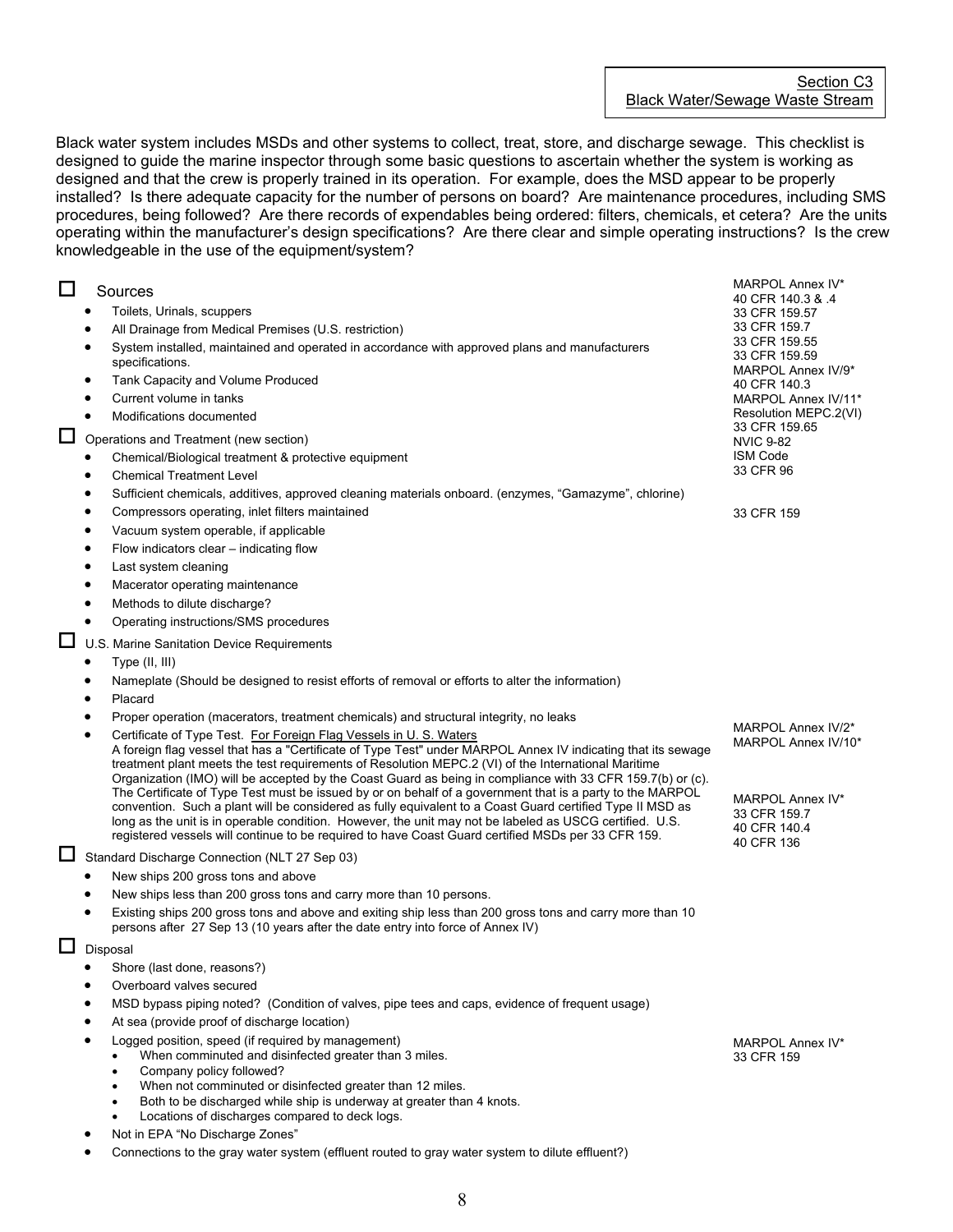• Alaskan Waters:

Effective July 2001, Operators of cruise vessels carrying 500 or more passengers and transiting applicable waters of Alaska are restricted in where they may discharge effluents and will be required to perform testing of sewage and gray water discharges. The Coast Guard will inspect, monitor, and oversee this process to ensure compliance with applicable water quality laws and regulations. (33 CFR 159).

# $\square$  Sampling/Testing

- Lab analysis of fecal coliform/total suspended solids in effluent (recorded on ISPP if issued)
- Results of residual chlorine content in effluent testing
- Calibration records for dosing pump/proportioner

\* Although the United States is not signatory to MARPOL Annex IV, the requirements of Annex IV may be enforced for those vessels that have committed to comply with Annex IV requirements in addition to 33 CFR Part 159 requirements as part of the vessels' SMS. This commitment is typical for ICCL Member vessels and many other cruise ships.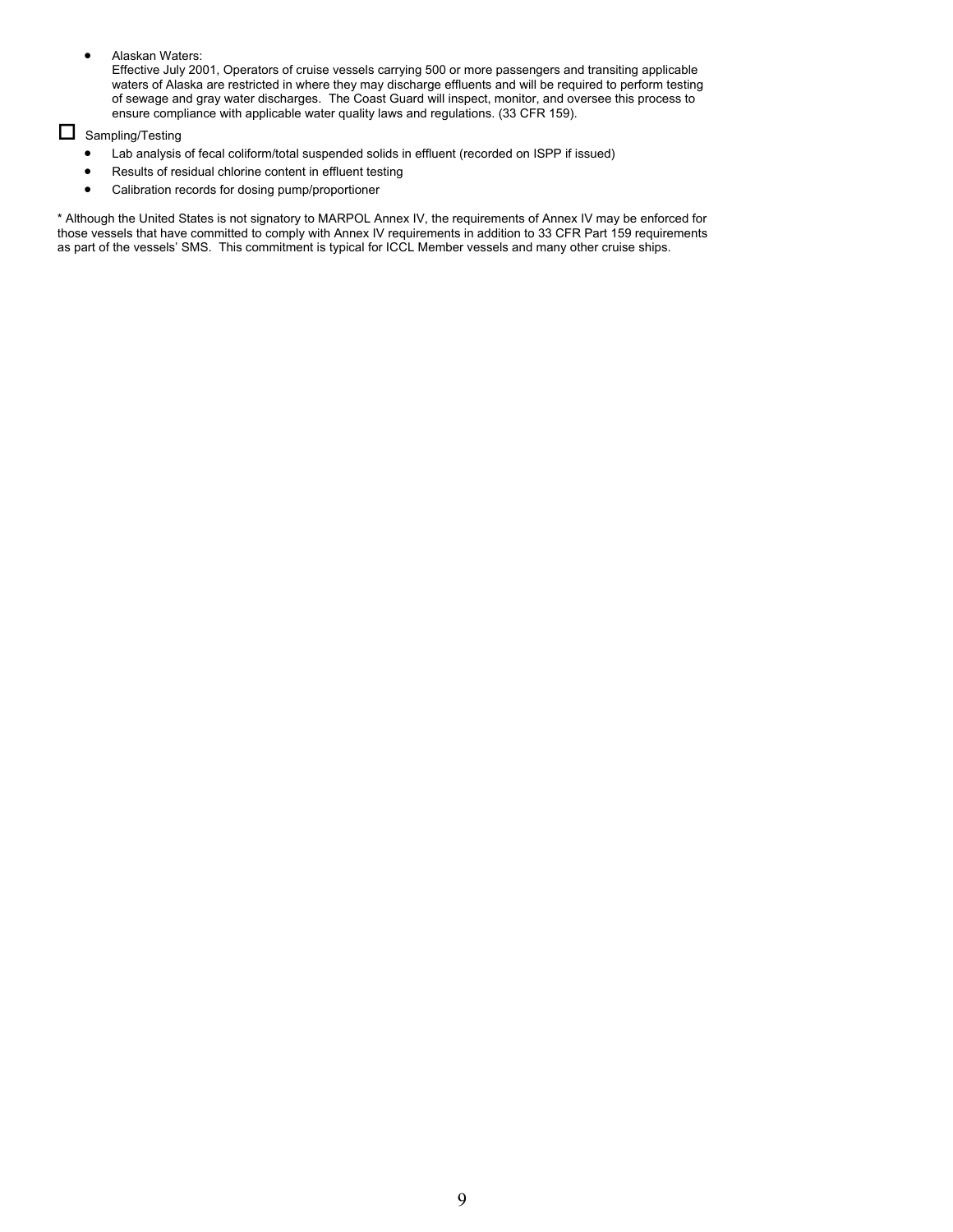Hazardous waste must be handled in accordance with the ship's SMS. If such waste is disposed of in U. S. waters, the SMS hazardous waste handling procedures must meet or exceed 40 CFR Part 262 requirements. Hazardous waste includes dry cleaning (PERC) waste, used paints and thinners that contain hazardous substances, silver-bearing photoprocessing waste, cleaning solutions and other similar items. Each vessel may vary in both the type and volumes of hazardous waste generated depending on the technology and processes aboard ship. This checklist is designed to evaluate on-board management of hazardous waste streams and to ensure that hazardous constituents are not released into the environment, disposed of properly and that accountability is demonstrated via adequate waste disposal records.

# $\Box$  Hazardous Waste

- Has the company conducted a waste determination? Through Process Knowledge or Waste Analysis (circle one)? If not, hazardous waste may not be landed.
- Have responsible personnel received initial and refresher training? Has the training been documented?

• Is there any evidence that hazardous wastes are being incinerated, diluted, neutralized, or evaporated as a means of disposal.

- Is there any evidence (e.g. lack of disposal records) of hazardous material being discharged overboard?
- Are hazardous wastes being properly stored, maintained, labeled, and placarded? Note any observations made of deficiencies, dates and nature of repairs.
- Are proper storage devices available?
- Waste not commingled
- Quantities on board consistent with receipt/disposal documentation?
- Does the crew have ready access to spill control and decontamination equipment?
- Are records maintained and manifests completed for potential hazardous waste streams, for example:
- Silver Bearing Photo Processing Waste (developers, wash water, Silver Recovery Units)
- X-Ray equipment
- Print Shop Waste (inks, dyes, cleaning solvents)
- Used Solvents, Paints & Thinners
- Fluorescent/Mercury Vapor Bulbs
- Batteries (universal wastes): Nickel Cadmium (Nicad); Lead Acid; Lithium; Alkaline
- Certain Pharmaceuticals/Narcotics
- Dry Cleaning Waste (PERC, lint, sludge, filters, condensate water)
- **Aerosol Cans**
- Cleaning Solutions (de-scalers, acids, bases, other corrosives)
- Expired pyrotechnics (from safety equipment and entertainment use)
- Rags contaminated with hazardous wastes (also in approved storage containers?)
- Incinerator ash if contaminated with toxic/hazardous substances (plastics containing heavy metals)
- Do records reflect reasonable accumulations of waste with respect to the capacity of the vessel, its age, technologies onboard, and amounts of repair/maintenance?
- Used lead acid batteries not mixed and kept dry?

Records of hazardous consumables kept updated Necords of Hazardous consumables Nept updated<br>Used and unused states and consumables nept updated Shipboard Records and the Shipboard Records in the Shipboard Records

ISM Code 33 CFR 96

The following excerpt from 40 CFR 262 regarding Resource Conservation and Recovery Act (RCRA) requirements is provided for background information only. The Federal or State RCRA program office must be consulted if any clarifications are needed for a particular situation.

#### **HAZARDOUS WASTE HANDLING REQUIREMENTS**

#### **§ 262.11 Hazardous waste determination.**

A person who generates a solid waste, as defined in 40 CFR 261.2, must determine if that waste is a hazardous waste using the following method: (a) Determine if the waste is listed as a hazardous waste in subpart D of 40 CFR part 261.

10

(c) Or if not listed in subpart D of 40 CFR part 261, generator must determine if the waste is identified in subpart C of 40 CFR part 261 by either:

(1) Testing the waste according to the methods set forth in subpart C of 40 CFR part 261

(2) Applying knowledge of the hazard characteristic of the waste in light of the materials or the processes used.

40 CFR 262 49 CFR 173 RCRA SARA Title III 42 USC 11002(a)(3) 40 CFR 355 App A / B ISM Code 33 CFR 96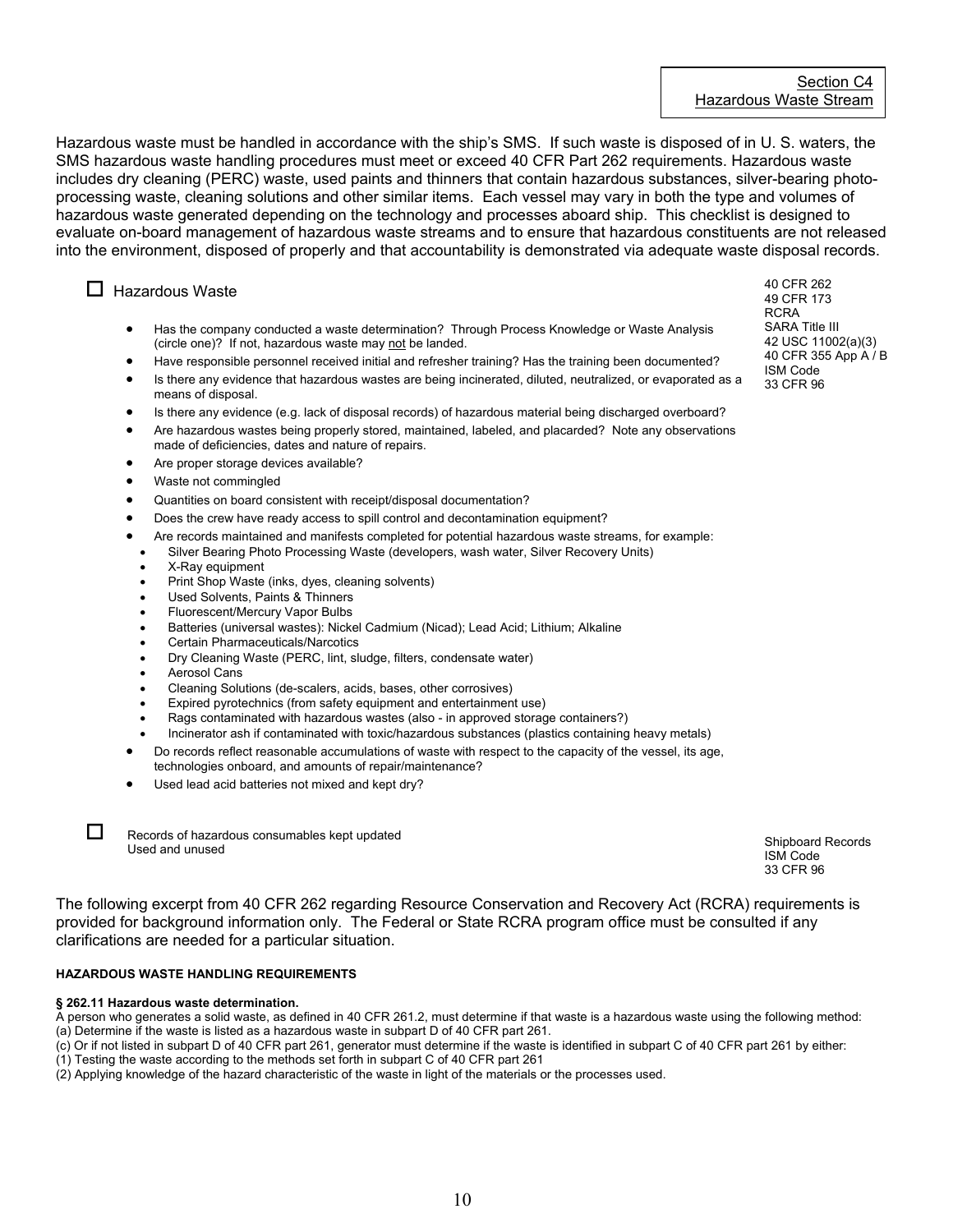#### **262.12 EPA identification numbers.**

(a) A generator must not treat, store, dispose of, transport, **or offer for transportation**, hazardous waste without having received an EPA identification number from the Administrator.

#### **262.20 General requirements.**

(a) A generator who transports, or offers for transportation, hazardous waste for offsite treatment, storage, or disposal must prepare a Manifest OMB control number 2050-0039 on EPA form 8700-22, and, if necessary, EPA form 8700-22A, according to the appendix to part 262. (b) Generator must designate on manifest one facility that is permitted to handle the waste described on the manifest.

#### **262.23 Use of the manifest.**

(a) The generator must:

- (1) Sign the manifest certification by hand; and
- (2) Obtain the handwritten signature of the initial transporter and date of acceptance on the manifest; and
- (3) Retain one copy, in accordance with § 262.40(a) and give the transporter the remaining copies of the manifest.

#### **262.30, .31, .32 & .33 Packaging, Labeling, Marking and Placarding.**

Before transporting hazardous waste or offering hazardous waste for transportation off-site, a generator must package, label, mark and placard the waste in accordance with the applicable Department of Transportation regulations on packaging under 49 CFR parts 172, 173, 178, and 179. Before transporting hazardous waste or offering hazardous waste for transportation off-site, a generator must mark each container of 110 gallons or less used in such transportation with the following words and information displayed in accordance with the requirements of 49 CFR 172.304: **HAZARDOUS WASTE -- Federal Law Prohibits Improper Disposal. If found, contact the nearest police or public safety authority or the U.S. Environmental** Protection Agency. Generator's Name and Address -- -- -- -- . Manifest Document Number -- -- -- -- -- -- .

#### **262.34 Accumulation time.**

A generator may accumulate hazardous waste on-site for 90 days or less for large quantity generator and 180 days or less for small quantity generator, without a permit or without having interim status.

The date upon which each period of accumulation begins must be clearly marked and visible for inspection on each container and while being accumulated on-site, each container and tank is labeled or marked clearly with the words, "Hazardous Waste."

#### **§ 262.40 Recordkeeping.**

(a) A generator must keep a copy of each manifest signed in accordance with § 262.23(a) for three years or until he receives a signed copy from the designated facility which received the waste. This signed copy must be retained as a record for at least three years from the date the waste was accepted by the initial transporter.

(b) A generator must keep a copy of each Biennial Report and Exception Report for a period of at least three years from the date of the report. (c) A generator must keep records of any test results, waste analyses, or other determinations made in accordance with § 262.11 for at least three years

from the date that the waste was last sent to on-site or off-site treatment, storage, or disposal.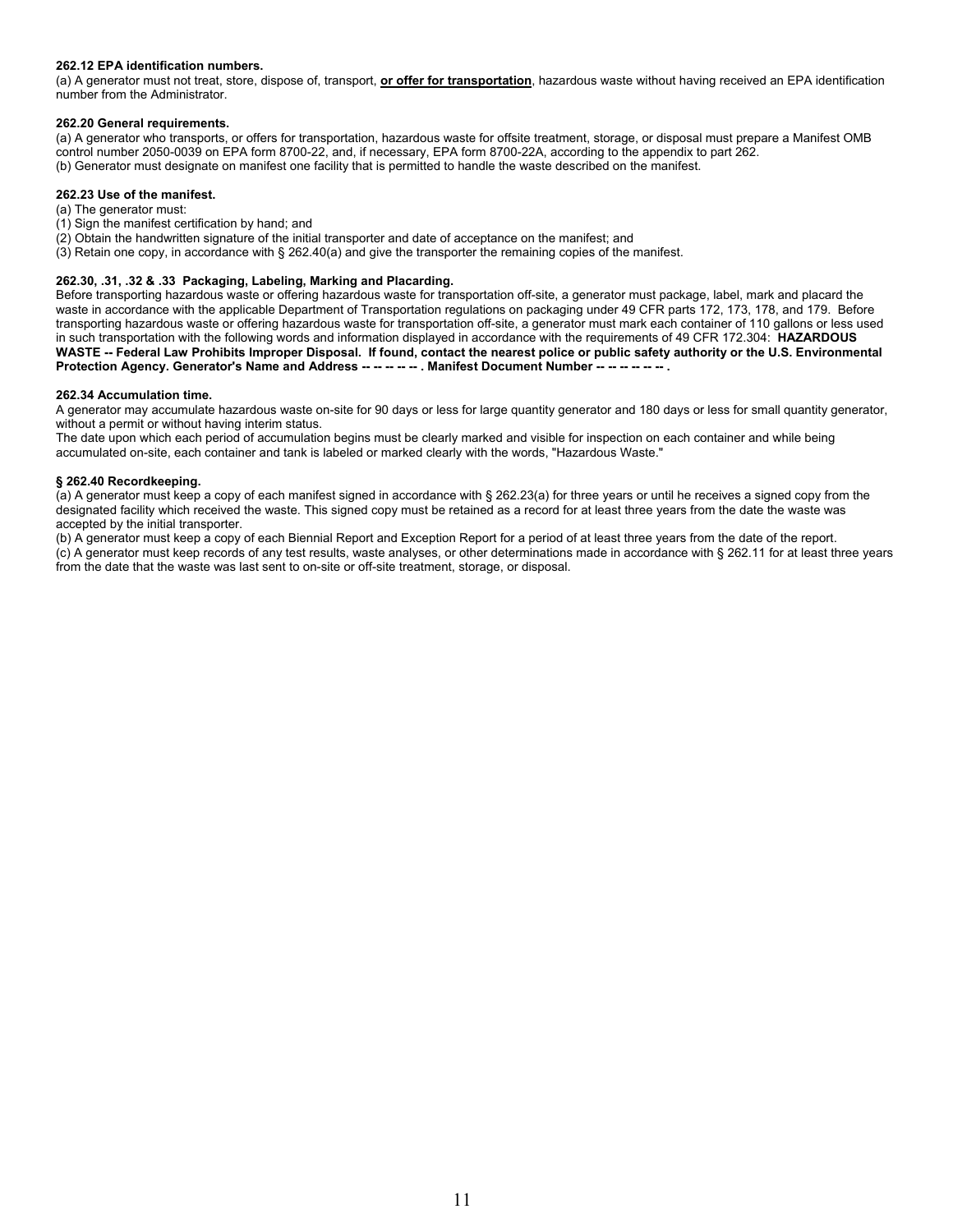Non-hazardous wastes include shipboard garbage containing plastics and synthetic material, certain medical wastes, food wastes and recyclables such as glass, cardboard, aluminum and metal cans. Items to be checked should include waste sorted to prevent hazardous waste from entering the non-hazardous waste stream; no plastics or synthetics are to be discharged overboard, separate; proper disposal of hazardous (i.e. containing residual plastics or un-burnt food waste) and non-hazardous incinerator ash; and proper disposal of cooking grease from grease traps.

Shipboard Garbage Management Plan

- Shipboard garbage properly handled in accordance with Garbage Management Plan
- Garbage Record Book entries
	- Type, amount, location, date/time
	- **Receipts**
	- Each entry signed by Officer-in-Charge and each page by Master
	- Any reports of alleged inadequacy of port reception facilities for garbage on file
- Person-in-Charge Designated
- No plastics or synthetics discharged overboard
- Waste sorted to prevent hazardous waste entering non-hazardous waste stream or incinerated. Separate defined storage areas for hazardous/non-hazardous – no commingled waste.
- Signage in working language of crew and in English, French or Spanish
- Incinerator ash if discharged overboard free of plastic residue (clinkers) or free of unburned food wastes if landed ashore.
- Trash chutes clean, free from oil residue (No oil stains on decks, side of hull adjacent to trash chutes)
- Foreign Food Wastes handled per APHIS regulations
- Medical Wastes-incinerated or manifested as Bio-Hazardous Waste.
- Discharged outside of special areas only (when special area restrictions are in effect)
- Incinerator operation observed (if in operation)

# Garbage Pollution Placards posted

 $\Box$  Procedures to minimize amount of potential garbage

- Is vessel encouraging ship suppliers to consider alternate means of packing, use of other than plastics? Examine stores being loaded.
- Is vessel using reusable packing? Examine stockpiles for use
- Is waste generated while in port disposed to shore reception facility prior to sailing? Examine waste being offloaded.

# $\Box$  Recycling

• Is ships crew following policy for recycling. Interview crewpersons in varied work areas, casino, galley, housekeeping, etc. with recycling responsibilities for procedures used.

 $\Box$  Maintenance and repair conducted on equipment

- **Incinerator**
- **Grinders**
- Valves and flappers on chutes

 $\Box$  Human factors

- Warning signs posted around equipment.
- Master and crew familiar with essential shipboard garbage handling procedures.
- Personal protective equipment available, functioning and in place (ILO 134).
- Sanitation, from a health standpoint, being maintained (ILO 147).

33 CFR 151.63 MARPOL Annex V MARPOL Annex V/9 MARPOL Annex V/3 7 CFR 330.400

MARPOL Annex V/ 33 CFR 151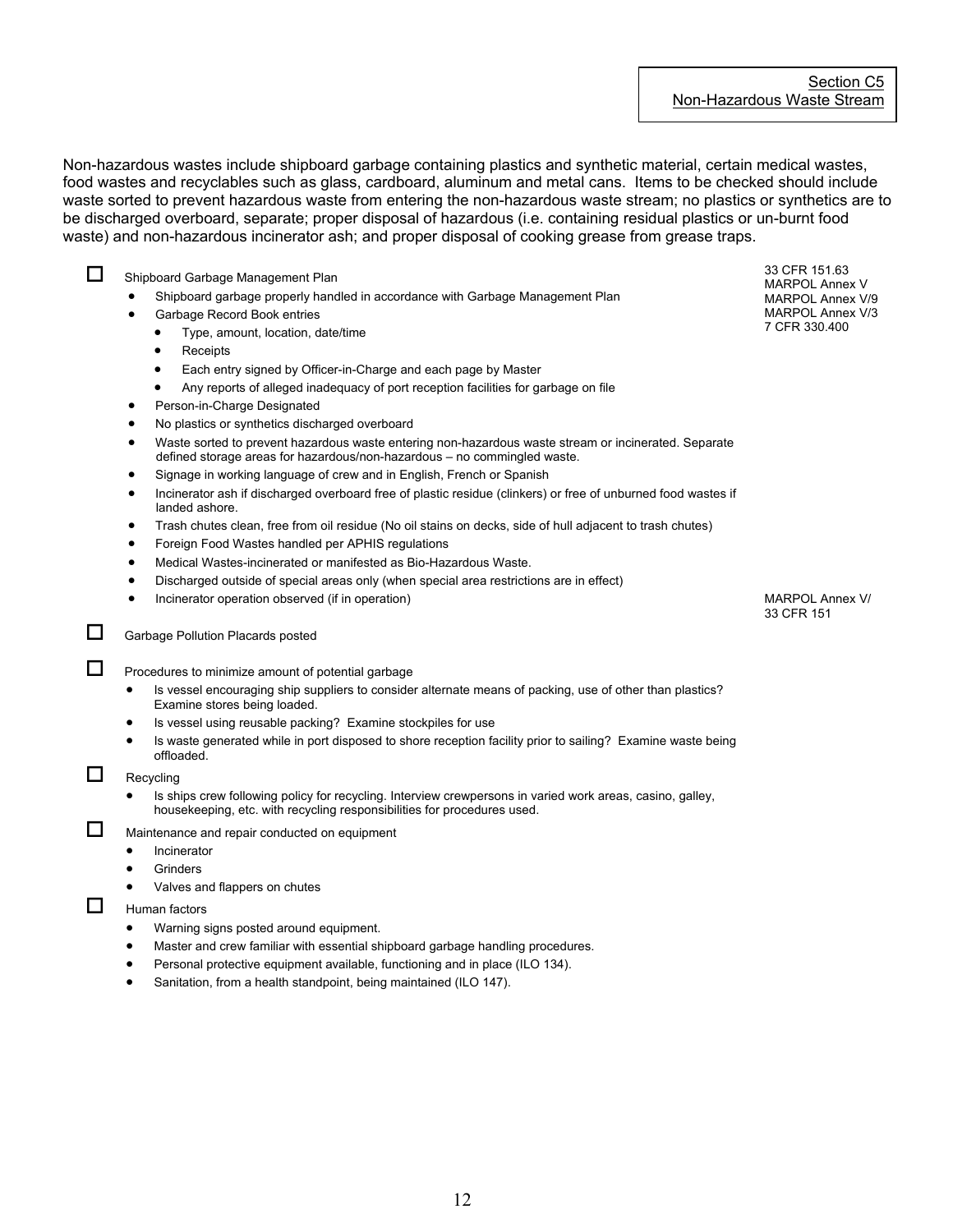#### AGENT

Vessel representative hired by the ship's owners. Ship's agent may be tasked with various jobs such as: ensuring proper vessel documentation and compliance.

# AUTOMATIC STOPPING DEVICE

Is a control mechanism that ensures discharge of an oily water separator is stopped when the oil content of the effluent exceeds 15 parts per million (PPM). The automatic stopping device may be initiated by the operation of the oil content meter.

# BALLAST

Used to improve the stability and control the draft of a ship. (In Ballast - having only ballast for a load)

#### BLACK OIL

A viscous and black or very dark brown colored oil. Depending on the quantity spilled, oil tends to quickly spread out over the water surface to a thickness of about one-millimeter.

#### BLACK WATER (sewage)

Examples - possible sources toilets, urinals and drainage from medical facilities (U.S. restriction).

#### COC

Certificate of Compliance, CG Form 3585.

#### COTP

Captain of the Port.

### CWA

Clean Water Act.

### CVE

Control Verification Examination is the examination of vessel for compliance with SOLAS requirements and applicable U. S. regulations. More properly referred to as the Passenger Vessel Certificate of Compliance Examination.

#### **DISPERSION**

The breaking up of an oil slick into small droplets which are mixed into the water column as a result of breaking waves and other sea surface turbulence.

#### EFFLUENT

To flow out. (Waste material, refuse, and sewage)

#### EMULSIFICATION

The formation of a water - in - oil mixture. In the environment, the tendency for emulsification to occur varies with different oils and is much more likely to occur under high-energy conditions (wind and waves). Emulsions may also be formed by surfactants, including detergents, which cause the oil and water to mix, or by mechanical means such as pressure washing or pump action.

### EPA

Environmental Protection Agency

### EQUIPMENT HAVING AN OIL TO SEA INTERFACE

Equipment that uses a seal to prevent leakage of oil into the sea. Examples, oil-lubricated stern tube seals, hydraulically-driven stabilizer fin seals, bow and stern thruster seals. An indicator that system seals are leaking to the sea may be evidence of frequent filling of system reservoirs, presence of barrels, drums, hoses, pumps, and other equipment/supplies/arrangements necessary to refill systems. Some ships' SMS or environmental compliance programs may require that records of refilling such systems are kept. If so, these records should be checked.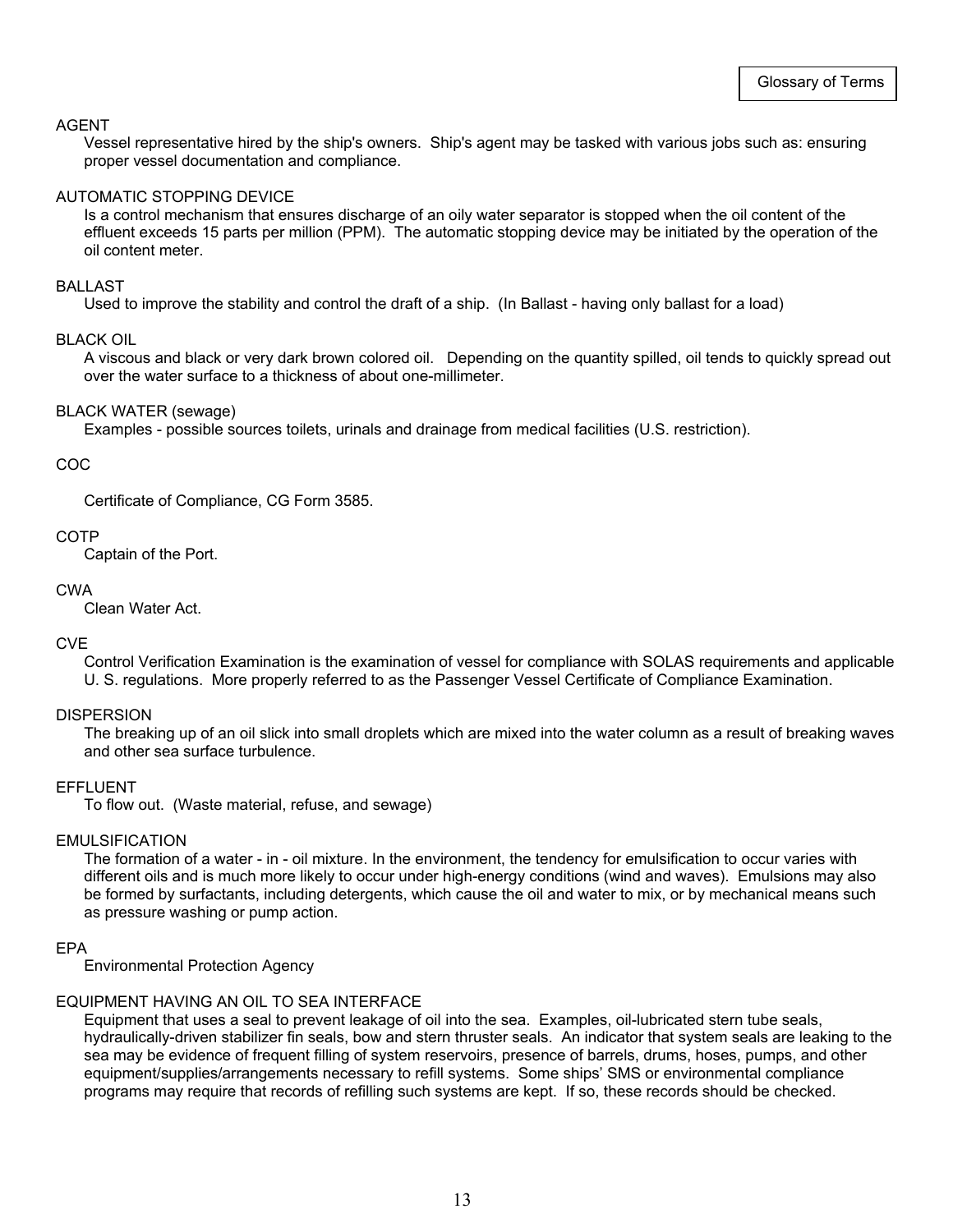# 15 PPM ALARM

An alarm that activates when the effluent passing though oil-filtering equipment exceeds 15 parts per million (ppm) of oil.

# GRAY WATER

Includes discharges from galley, sinks, washbasins, drains, showers and baths. These may be held in large tanks prior to being discharged overboard (State, Fed, regulation permitting).

# **HSSC**

International Convention to Harmonized System of Survey and Certification.

# **ICCL**

International Council of Cruise Lines, a cruise ship industry association which participates in industry standards and policy development process to promote all measures that foster a safe, secure, healthy cruise ship environment.

# ICLL

International Convention for Load Lines.

# IMO

International Maritime Organization; a specialized agency of the United Nations concerned solely with maritime affairs. IMO is responsible for international treaties, conventions, resolutions and codes to improve maritime safety.

# ISM Code

International Safety Management Code. (Chapter IX of SOLAS)

# MARPOL

The International Convention for the Prevention of Pollution from Ships, 1973 as modified by the Protocol of 1978.

# **MSC**

Maritime Safety Committee. One of five technical committees of the IMO which deals with issues such as aids to navigation, vessel equipment and construction, manning requirements, handling dangerous cargoes, hydrostatic and marine casualty information.

### MSD

Marine Sanitation Device.

### OIL CONTENT METER

An instrument used to measure continuously the oil content of the effluent in the OWS output line, in parts per million, to ensure that the operation does not contravene the convention.

### OIL FILTERING EQUIPMENT

Equipment that uses any combination of a separator, filter or coalescer, and also a single unit designed to produce an effluent with oil content less than 15 parts per million (ppm). (MARPOL Annex I, Reg 16)

# OILY WATER SEPARATOR (OWS)

The basic principle of oil / water separation is their difference in specific gravity. The specific gravity of most oils is less than water; therefore, it will naturally float to the top of an oil and water solution. Small droplets of oil float to the top much slower than large droplets. This is due to the large surface area to mass ratio. To speed up the process of separation, OWS units form larger oil droplets out of smaller ones, thus decreasing the surface area to mass ratio. The increased mass of the oil droplet increases its buoyancy, thus causing it to rise more quickly. Gravitational-based systems are not effective processors of oil-water emulsions formed by detergents or mixtures containing high specific gravity oils.

### PASSENGER SHIP

A ship which carries more than 12 passengers.

# PMS

Preventative Maintenance System

### QUALIFIED INDIVIDUAL (QI)

The person authorized by the responsible party to act on their behalf, authorize expenditures and obligate organization's resources.